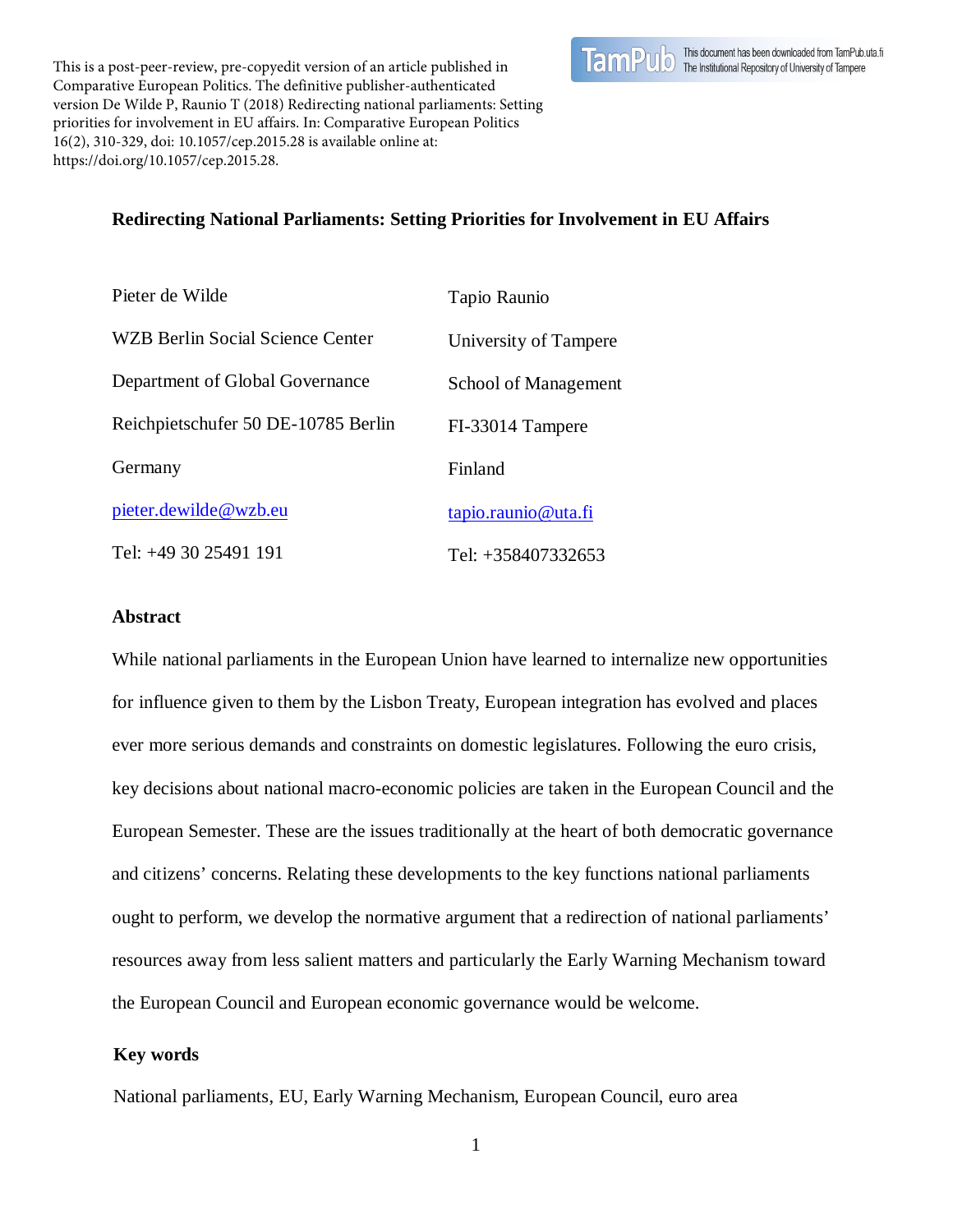#### **Introduction**

In May 2012, the first so-called 'yellow card' was wielded by national parliaments under the Early Warning Mechanism (EWM), stating that a legislative proposal of the Commission was in breach of the subsidiarity principle. To accomplish this, at least one third of national parliaments of European Union (EU) member states sent a reasoned opinion to the Commission within eight weeks of the publication of the legislative proposal. The EWM has been in operation since the entry into force of the Lisbon Treaty in 2009, and parliaments have slowly increased their activity within the mechanism (Gattermann and Hefftler, 2015) – sending more and more reasoned opinions to the Commission – yet the threshold to draw a yellow card had never been reached until that point. The legislative proposal in question that finally provoked a yellow card – Monti II – concerned the 'exercise of the right to take collective action within the context of the freedom of establishment and the freedom to provide services' (Barrett, 2012; Fabbrini and Granat, 2013; Goldoni, 2014; Cooper, 2015). Some observers welcomed this event as a breakthrough in the (effective) involvement of national parliaments in the EU and even as the 'vindication of national parliaments as a virtual third chamber in the EU' (Cooper 2013; Paulo 2012). The second yellow card wielded against the proposal to establish a European Public Prosecutor's Office (EPPO) substantiates such views. More sceptical reviews of the EWM criticize the functioning and effectiveness of the mechanism, arguing it is unlikely to work or have much effect in practice. $<sup>1</sup>$  $<sup>1</sup>$  $<sup>1</sup>$ </sup>

The availability of the EWM as instrument of parliamentary influence in EU affairs and its 'success' as evidenced in the two yellow cards to date make it tempting for national parliaments to divert considerable resources to this mechanism. In its evaluation report from 2011 about EU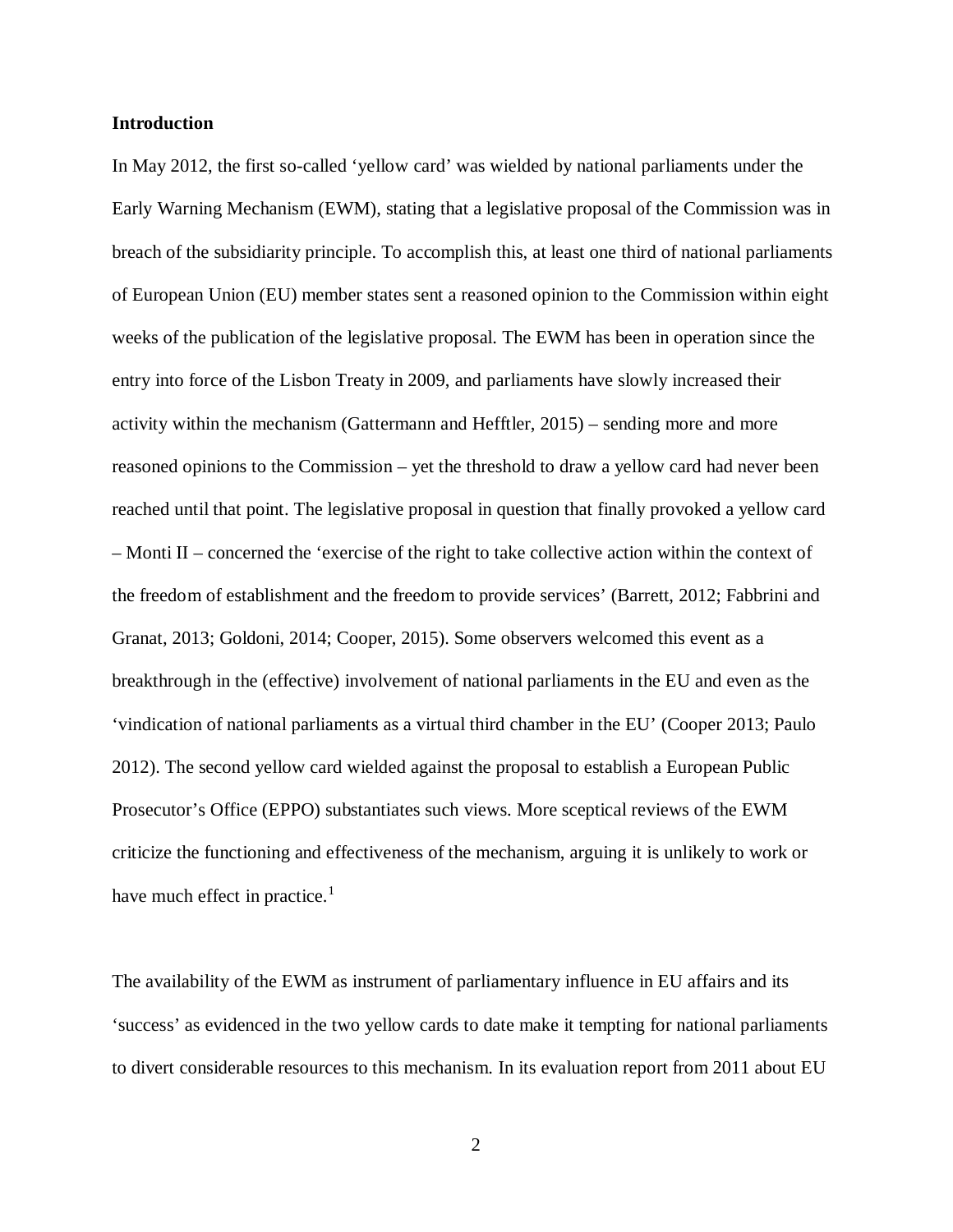affairs, the Dutch *Tweede Kamer* (2011, 8) stated: 'The evaluation committee is of the opinion that the Tweede Kamer should continue its efforts on all levels and in all forums to apply the yellow, or even the orange card, so that the position of national parliaments in EU affairs is not just strengthened on paper, but also in practice.' Not only do reasoned opinions need to be drafted and sent to the Commission before the end of the eight week deadline, but extensive lobbying of other national parliaments to also send in reasoned opinions is required in order to reach the threshold for a yellow card. To facilitate this, national parliaments have set up considerable support staff for EU affairs, which Christiansen *et al.* (2014) fear may lead to a 'bureaucratisation rather than democratisation' of national parliamentary involvement in EU affairs.

In contrast to those welcoming parliamentary activity under the EWM and to those sceptic about whether the EWM can function effectively, we provide fundamental criticism embedded in a broad normative perspective on parliamentary democracy and the state of the Union. As parliamentary resources are limited, we draw attention to opportunity costs attached to activity within the EWM framework. By steering parliamentary activity towards the EWM, attention and resources are drawn away from parliaments' two core functions: controlling governments and connecting to citizens. Faced with ever more demands and opportunities for involvement in EU governance, we provide normative arguments based in democratic theory and drawing from empirical developments in European integration why national parliaments should prioritize either major issues in European integration or those EU matters that are otherwise domestically more salient. In practice, this means focusing more on the European Council where major questions about Treaty revision, enlargement, foreign policy and macro-economic governance are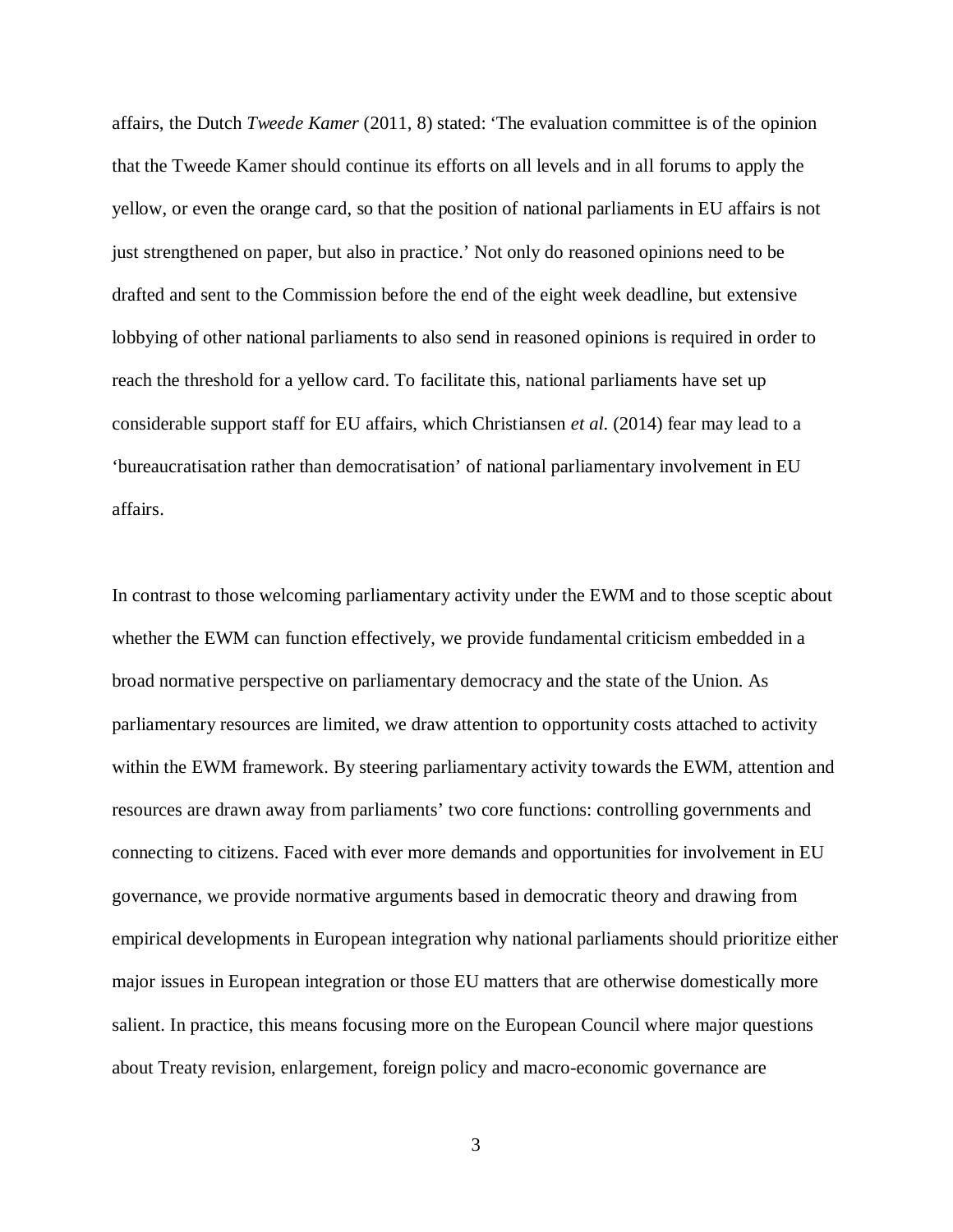effectively decided. In light of the euro crisis, the main efforts of national parliaments in EU affairs should be directed at the European Semester in which the macro-economic topics at the heart of democratic governance and citizens' concerns are dealt with: economic growth, employment, inflation, taxation and redistribution. With such a focus, parliaments would be much more effective in controlling their national governments and in communicating with citizens in both national and EU affairs.

The argument we provide thus concerns what national parliaments in EU framework *should* do, but it cannot be considered as a recipe ready for implementation across the Union. That would require tailor-made feasibility studies and prescriptive implementation plans for each national parliament separately. However, underlining that 'ought implies can', we draw attention to what we consider to be successful yardsticks of what we call for. We start out with outlining the core functions national parliaments should perform in any democratic polity and how these are related to the multi-level structure of the EU. Then, we explain briefly how the EWM works in the next section, discuss its empirical track record to date and relate it to these core functions of parliaments. The fourth section discusses developments in the EU since the ratification of the Lisbon Treaty – with a particular focus on the European Council and the euro crisis – and parliamentary involvement therein. Finally, the conclusion summarizes our main argument and identifies remaining challenges.

#### **The functions of national parliaments and EU governance**

Although there are different categorizations of parliamentary functions in the literature, these generally fall into two groups: controlling the government and providing an arena for public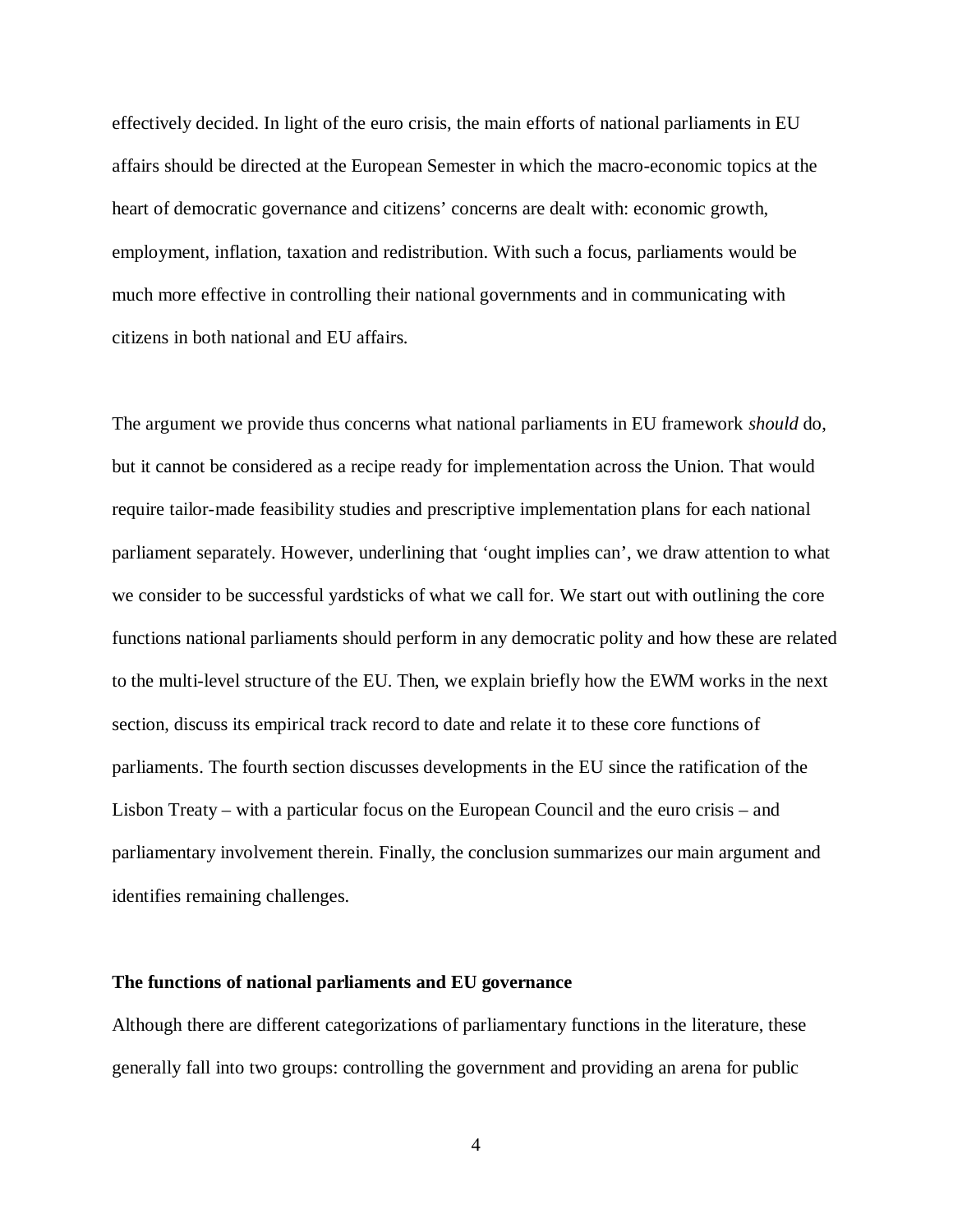debate. Bagehot (1867) compiled a list of five functions: the elective function (choosing the cabinet), expressing the mind of the people, teaching the nation, informing the people, and the legislative function. The 'classic' text is arguably Packenham (1970), who divided his eleven functions into three categories: legitimation: latent (meeting regularly), manifest (formally approving public policy), safety valve or tension release (outlet for tensions); recruitment, socialization and training; and decisional or influence functions: law making, 'exit' (resolving an impasse on the system), interest articulation, conflict resolution, and administrative oversight and patronage (including 'errand running' for constituents). As governments have become increasingly responsible for initiating legislation, the control and legislative functions of parliaments have largely fused into one (King, 1976). Norton (1993) then reworked Packenham's list and divided the functions into two groups: those that relate to the government (including both government oversight and legislation) and those that focus on parliament's links with the citizens. It follows, that the quality of institutional innovations like the EWM can be assessed against the benchmarks of these functions.

In EU politics<sup>[2](#page-23-1)</sup>, MPs hold the government accountable for its actions and try to make sure that it acts in correspondence with the will of the parliamentary majority – as they do in domestic politics. Most studies on the role of national parliaments in the EU have focused on the control or scrutiny function. This literature informs us that domestic legislatures employ a wide range of control mechanisms for holding the government accountable, but the most notable are the European Affairs Committees (EAC) that exist in the parliaments of all member states. There remain, however, strong national differences as to both how powerful EACs are and the extent to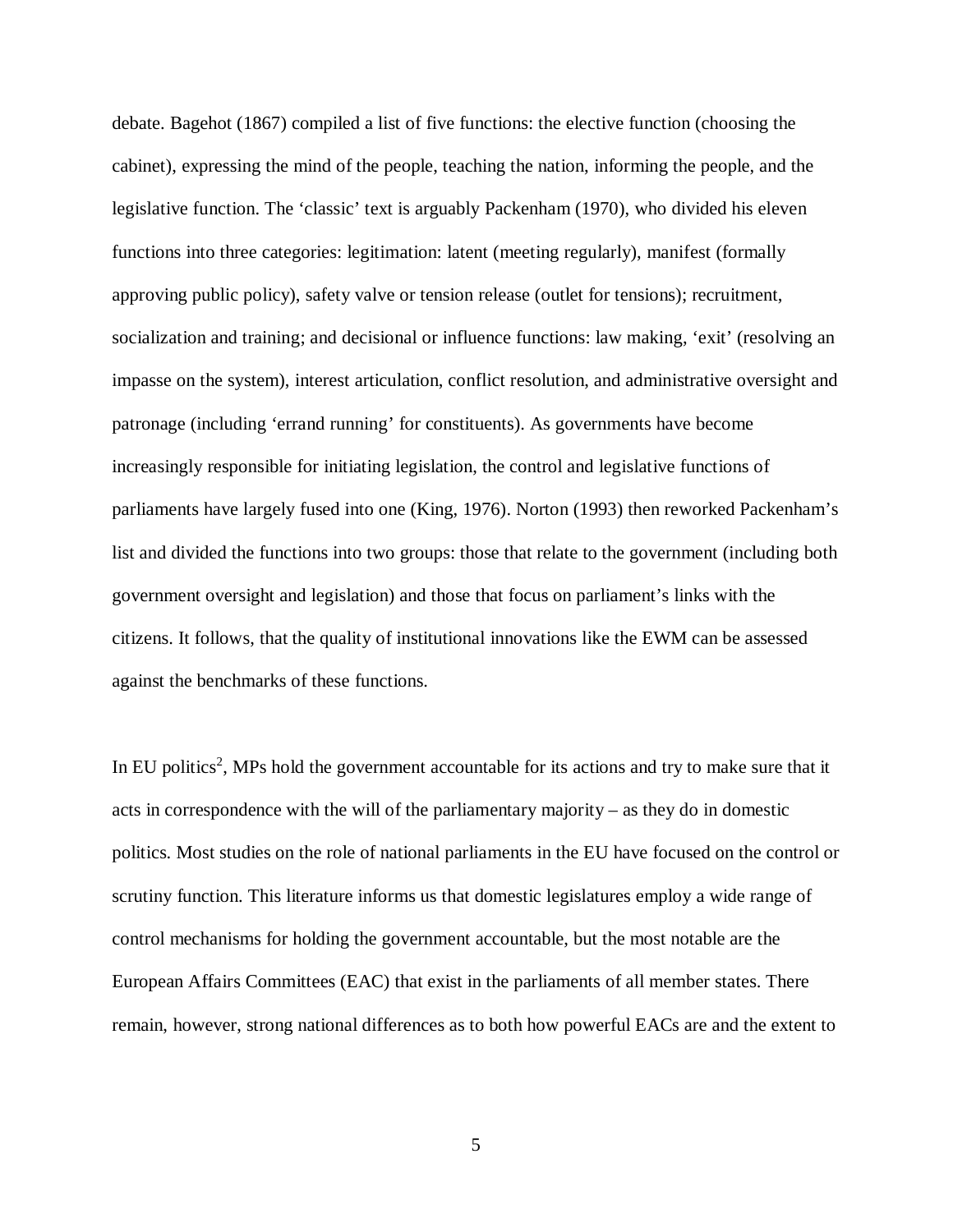which the regular standing committees become involved in EU affairs (e.g. Hefftler *et al.*, 2015; Auel and Christiansen, 2015; Karlas, 2012; Winzen, 2013a; 2013b).

Turning to the functions that relate to the linkage between citizens and legislatures, parliaments are (or should be) a central institutional arena for public deliberation and will-formation for two reasons. Firstly, arguments about European integration should be exchanged in an effort to reach optimal policies in a process of rational deliberation where the best argument wins (Eriksen and Fossum, 2002). Secondly, debates are needed through which party positions on EU issues can be signaled to voters. Not only can citizens thereby learn which issues are currently high on the political agenda, but it also allows voters to recognize which party best represents their interests and thereby informs their votes in the next election (Føllesdal and Hix, 2006; Mair, 2007).

Empirical studies on the communicative function of national parliaments highlight the disconnect between citizens and elites, with parliamentary EU discussions mainly confined to the relatively closed environment of EACs and other committees (Auel, 2007; Auel and Raunio, 2014). Parliaments, however, debate major EU issues like Treaty reforms or the euro crisis in plenary, accentuating conflicts between opposition parties and the governing coalition as well as ideological conflicts between the left and the right (Maatsch, 2014; Wendler, 2013). It is furthermore noted that mechanisms designed to strengthen the control of national parliaments have a significant effect on the way parliamentarians debate EU issues as ex ante scrutiny generates less visible debates, but with clear difference of opinion among parties, while ex post scrutiny generates more visibility, but with stronger substantial consensus among parties (De Wilde, 2011; 2014).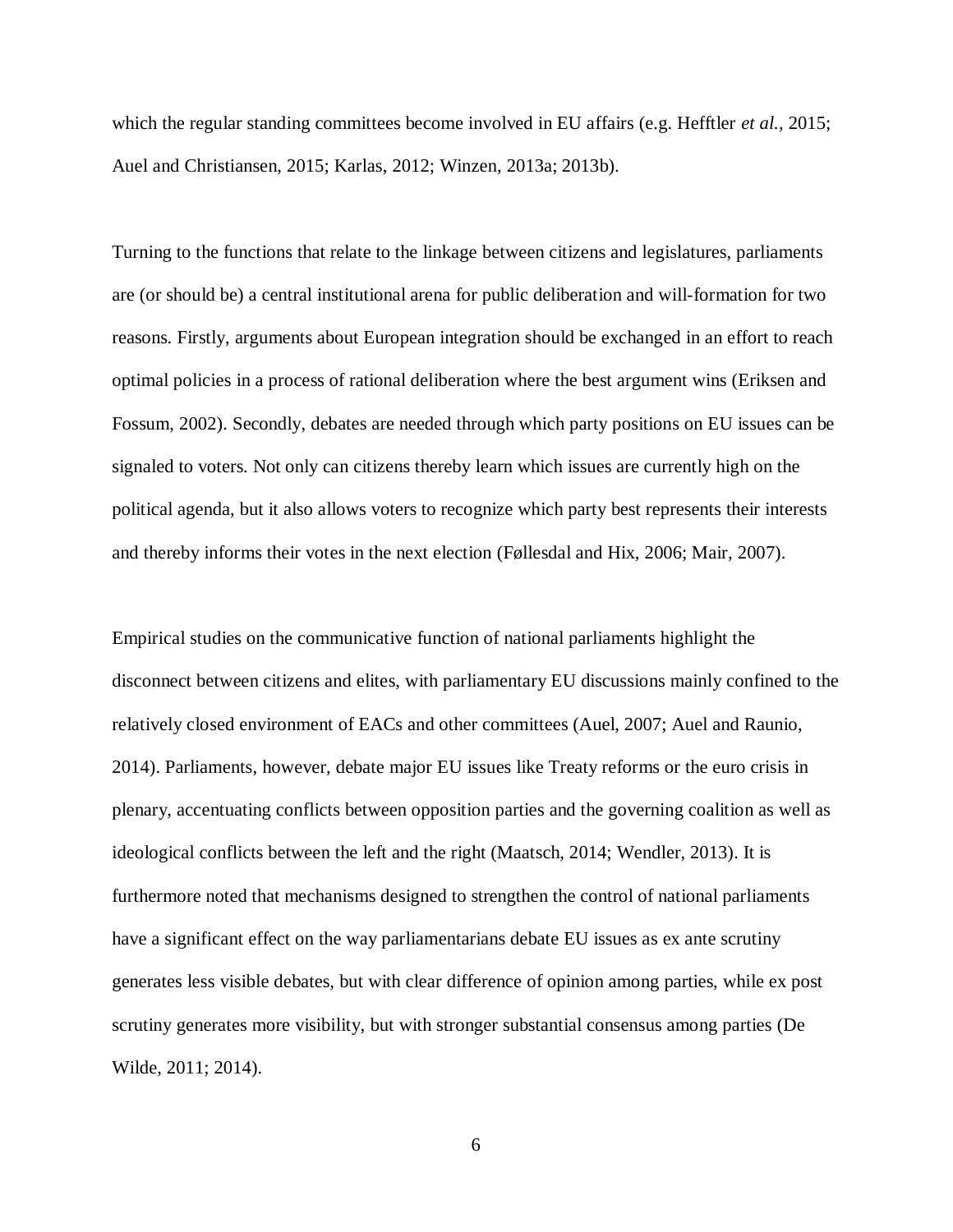To conclude, we find consensus among scholars that the main functions of parliaments relate on the one hand to government (oversight and legislation) and on the other hand to citizens (informing and aggregating preferences through providing an arena for public debate).<sup>[3](#page-24-0)</sup> When assessing the involvement of national parliaments in EU affairs, we should thus ask ourselves whether existing institutional devices and the activities of parliaments within them strengthen either one of these groups of functions, and preferably both.

#### **The EWM and the core functions of parliaments**

It must be emphasized from the outset that EWM was not primarily designed either to facilitate government accountability or to link parliaments or the EU with citizens, but to inject legitimacy to European governance. To quote Rittberger (2005, 192) it was 'a logical and widely accepted argument that the political institutions that were seen to have suffered most from ever more transfers of sovereignty to the European level – [national parliaments] – should be entitled to have a say regarding the application of the principle of subsidiarity, putting – if deemed necessary – a brake on the appropriation of policy-making competencies by the Commission.'

Let us briefly introduce how the EWM works. Through the mechanism, national legislatures are assigned the right to monitor whether initiatives for EU laws comply with the principle of subsidiarity according to the rules explained in the Protocol on the Application of the Principles of Subsidiarity and Proportionality. In practice, this means that they check whether the legislative instrument proposed is really needed at EU rather than national level and whether its degree of restriction is attuned to the severity of the problem it aims to address. Under this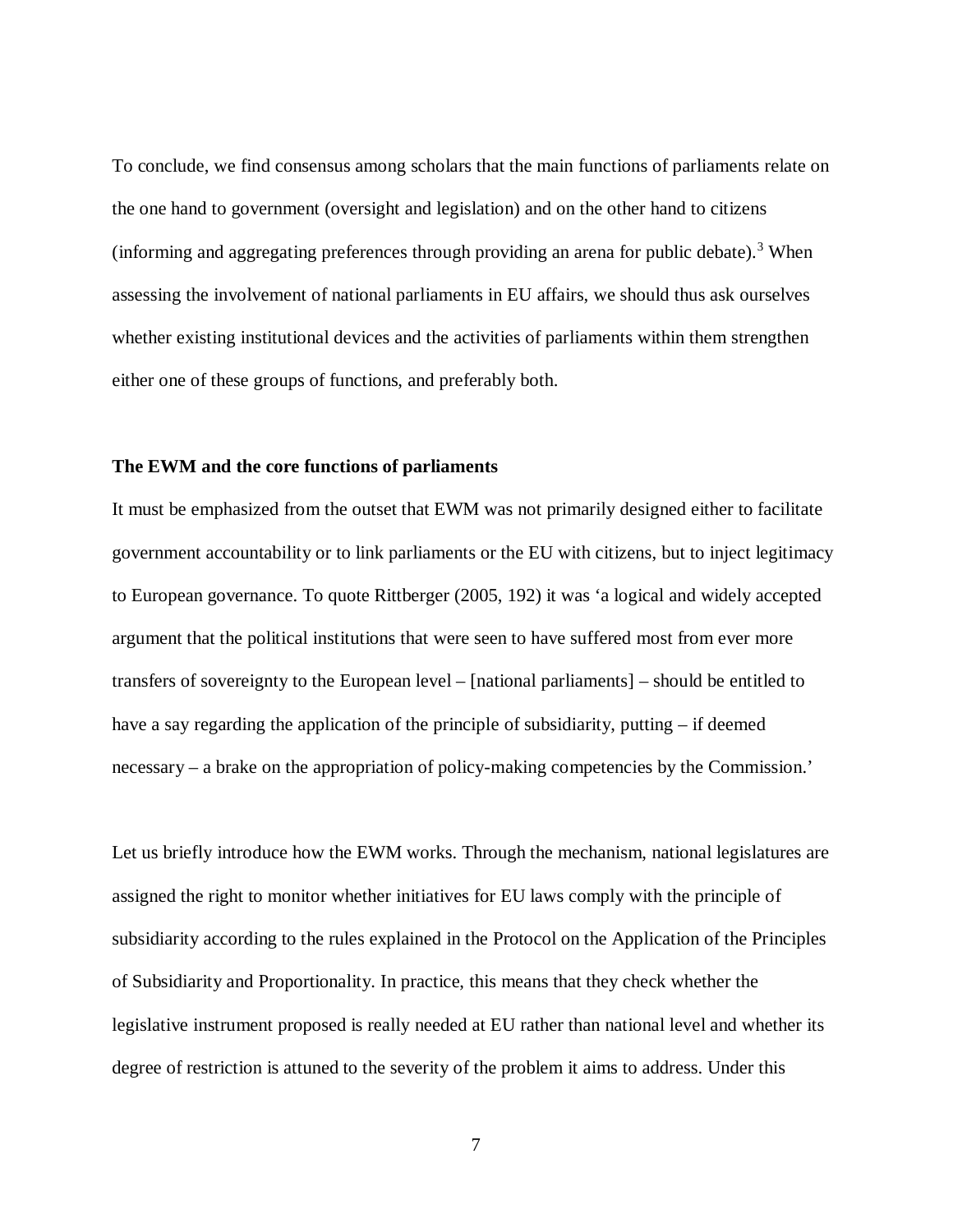mechanism, a national parliament can, within eight weeks from the date of transmission of a draft legislative act, send the EU institutions (primarily the Commission) a reasoned opinion stating why it considers that the legislative initiative does not comply with the principle of subsidiarity. National parliaments may, where appropriate, consult regional parliaments with legislative powers. Each national parliament has two votes and in bicameral systems each of the two chambers has one vote. If the reasoned opinions represent at least 1/3 of all the votes allocated to the national parliaments ('yellow card'; 1/4 in the case of draft legislative acts falling under Article 76 of the Treaty on the Functioning of the European Union on the area of freedom, security and justice), the draft must be reviewed. After the review, the Commission may decide to maintain, amend or withdraw the draft.

An additional procedure is in force under the ordinary legislative procedure. If the reasoned opinions represent at least half of the total votes allocated to national parliaments ('orange card'), the opinions of both national parliaments and the Commission are submitted to the European Parliament (EP) and the Council. If 55 % of the members of the Council or a simple majority in the EP agree that the proposal breaches the principle of subsidiarity it shall not be given further consideration. Finally, where a national parliament believes that the adopted law infringes the principle of subsidiarity, it may ask its national government to bring a case before the Court of Justice of the European Union (CJEU).

The question we therefore ask is whether the EWM supports either the control or the communicative functions of national parliaments effectively. Let us first turn to the control functions. Considering the EWM and the broader upgrading of the role of national parliaments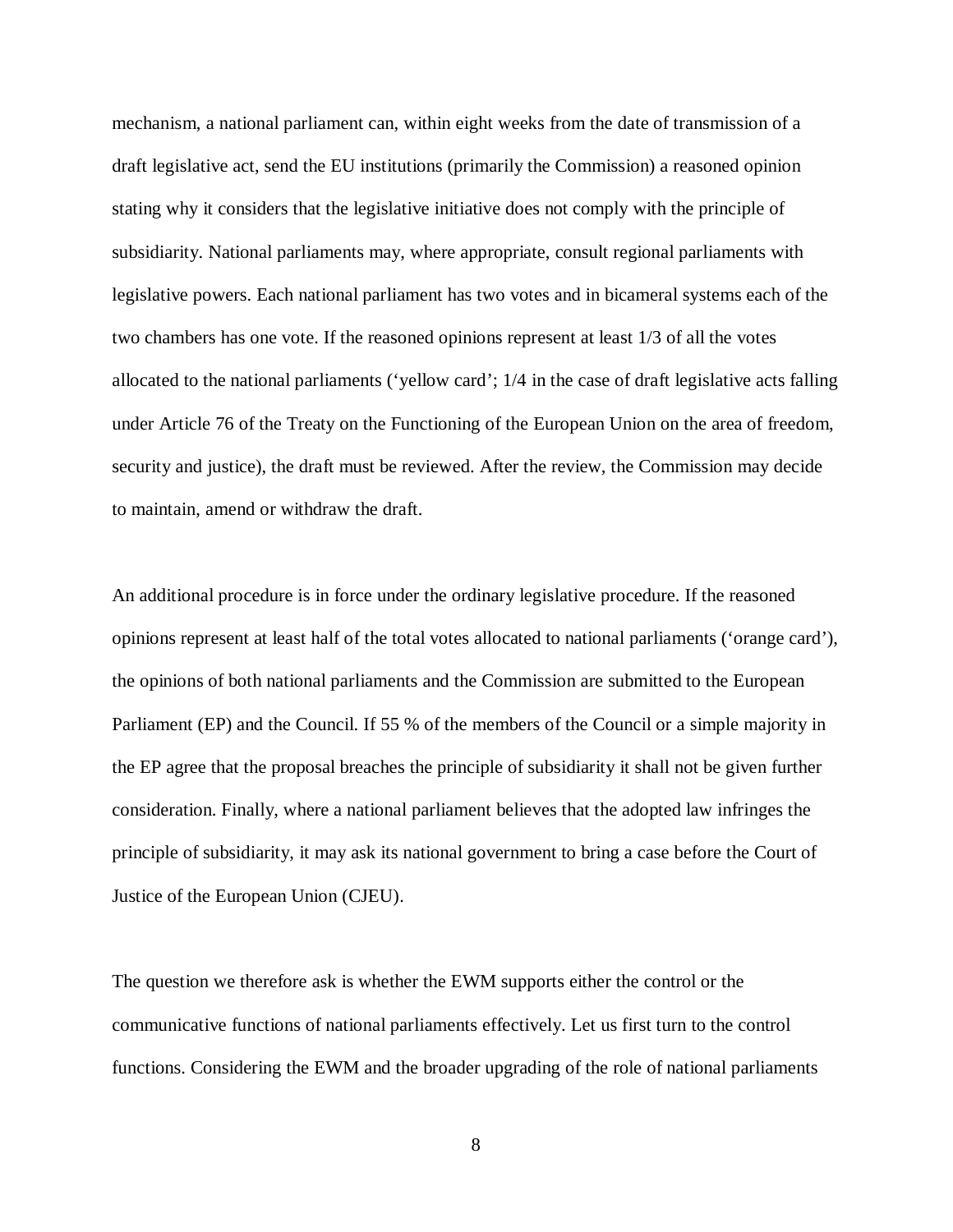by the Lisbon Treaty, it is not surprising that there are stronger expectations regarding domestic legislatures in EU governance. In this new post-Lisbon environment, so the argument goes, domestic legislatures have new tools at their disposal, and this broadened toolkit provides them incentives to become more strongly involved in EU affairs. Many commentators have hoped or argued that the EWM will increase the 'ownership' of European matters among national MPs. It can make national parliaments feel that they have a say in the EU policy process and this can produce a potentially significant 'spill-over' effect, making at least some of them invest more resources in scrutinizing EU matters. It can also improve the quality of EU governance by forcing the Commission to be more detailed in its justification for new legislative proposals and in general more sensitive to national concerns.<sup>[4](#page-24-1)</sup> To the extent that national parliaments actively collaborate under the EWM – and especially when meeting the threshold of a yellow or orange card as in the cases of the Monti II regulation and the EPPO – they arguable constitute a 'virtual third chamber' (Cooper, 2012; 2013), thus exercising simultaneously their 'network' and 'gatekeeping' functions (Sprungk, 2013). That is, they act collectively to prevent legislative proposals from becoming law.[5](#page-24-2)

We do not dispute this logic. Regardless of whether national parliaments can influence the EU legislative process through yellow or orange cards, the increasing number of reasoned opinions submitted to the Commission shows that many parliaments view the EWM as a worthwhile instrument and appreciate the opportunity to engage in direct dialogue with the EU institutions. EWM can provide national parliaments some measure of control over European legislation and 'creeping competences'. Parliaments with weaker participation rights in EU affairs, such as those without formal mandating powers, can also submit reasoned opinions in order to put pressure on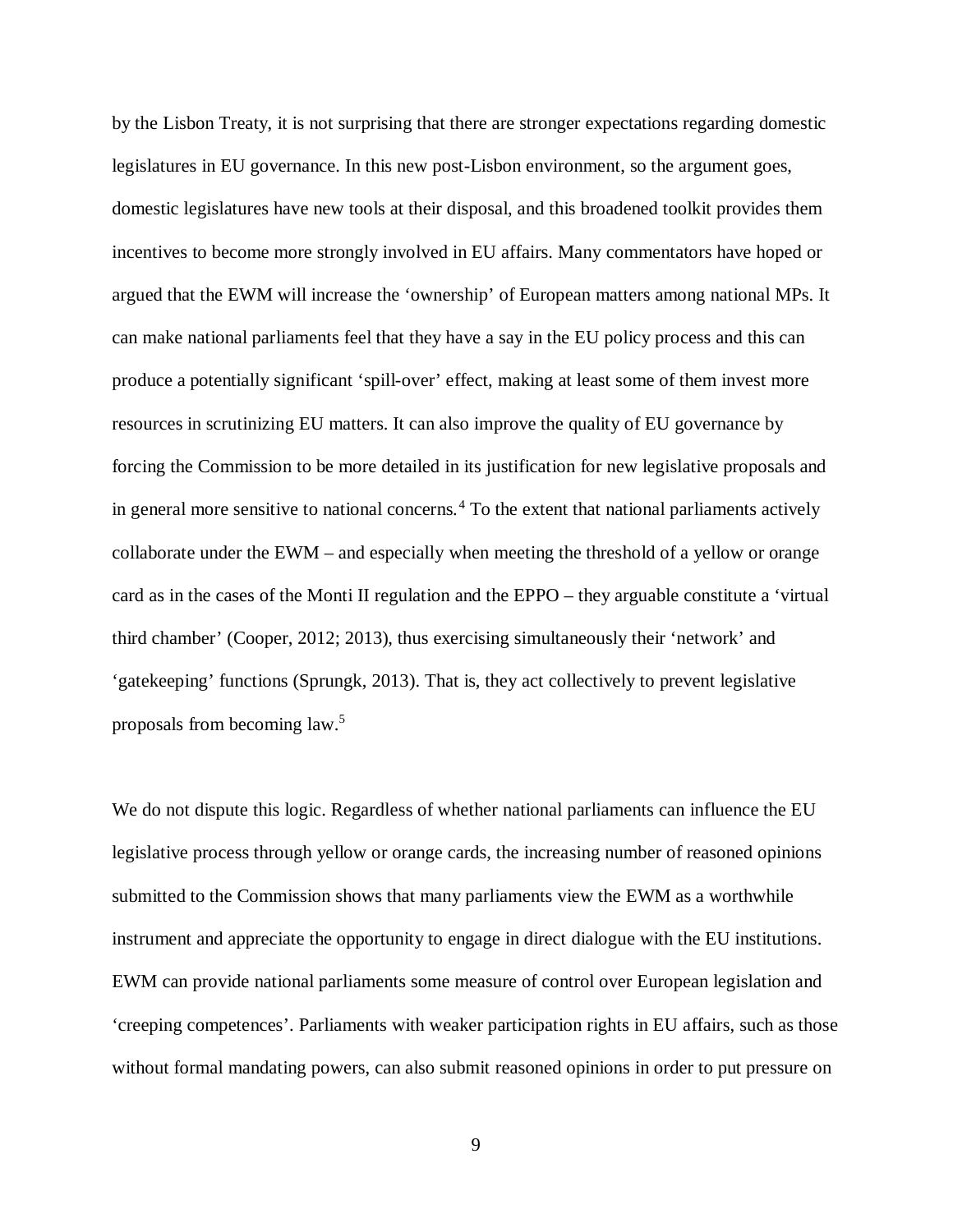their own government. Moreover, often parliaments have deliberately adopted a flexible approach to EWM, including substantive policy opinions in their reasoned opinions in the hope of shaping forthcoming legislation (e.g., Kiiver, 2012). The success in the Monti II and EPPO proposals may provide further incentives for national legislatures to invest resources in subsidiarity checks – and may thereby contribute to overall parliamentary scrutiny of EU draft laws. The literature also indicates that several parliaments, such as the Portuguese *Assembleia*, have indeed introduced in the post-Lisbon era reforms which can trigger more effective oversight of EU matters (e.g. Jančić, 2012; Neuhold and Strelkov, 2012; Hefftler *et al.*, 2015). The interparliamentary networking produced by EWM, occurring mainly either online between parliamentary administrations or between the Brussels-based representatives of national parliaments, can also be beneficial, resulting in more effective use of EWM and in more regular exchange of information among national parliaments (Högenauer and Neuhold, 2015; Christiansen *et al.*, 2014).

However, networking and constituting a collective actor in EU affairs are not among the core functions of national parliaments. Only if these activities strengthen the control over the national government or reinforce communication with national citizens in cost-effective ways can we conclude that such activities are normatively justified. Parliaments might constitute a 'virtual third chamber', but the question we should ask is whether subsidiarity checks, reasoned opinions and interparliamentary lobbying to reach the yellow card threshold result in tighter cabinet scrutiny and/or more informed citizens.<sup>[6](#page-25-0)</sup> Given that most of the parliamentary activity in the EWM, both in individual chambers or in interparliamentary cooperation at the EU level, is carried out by parliamentary civil servants (Högenauer and Neuhold, 2015), it is doubtful that the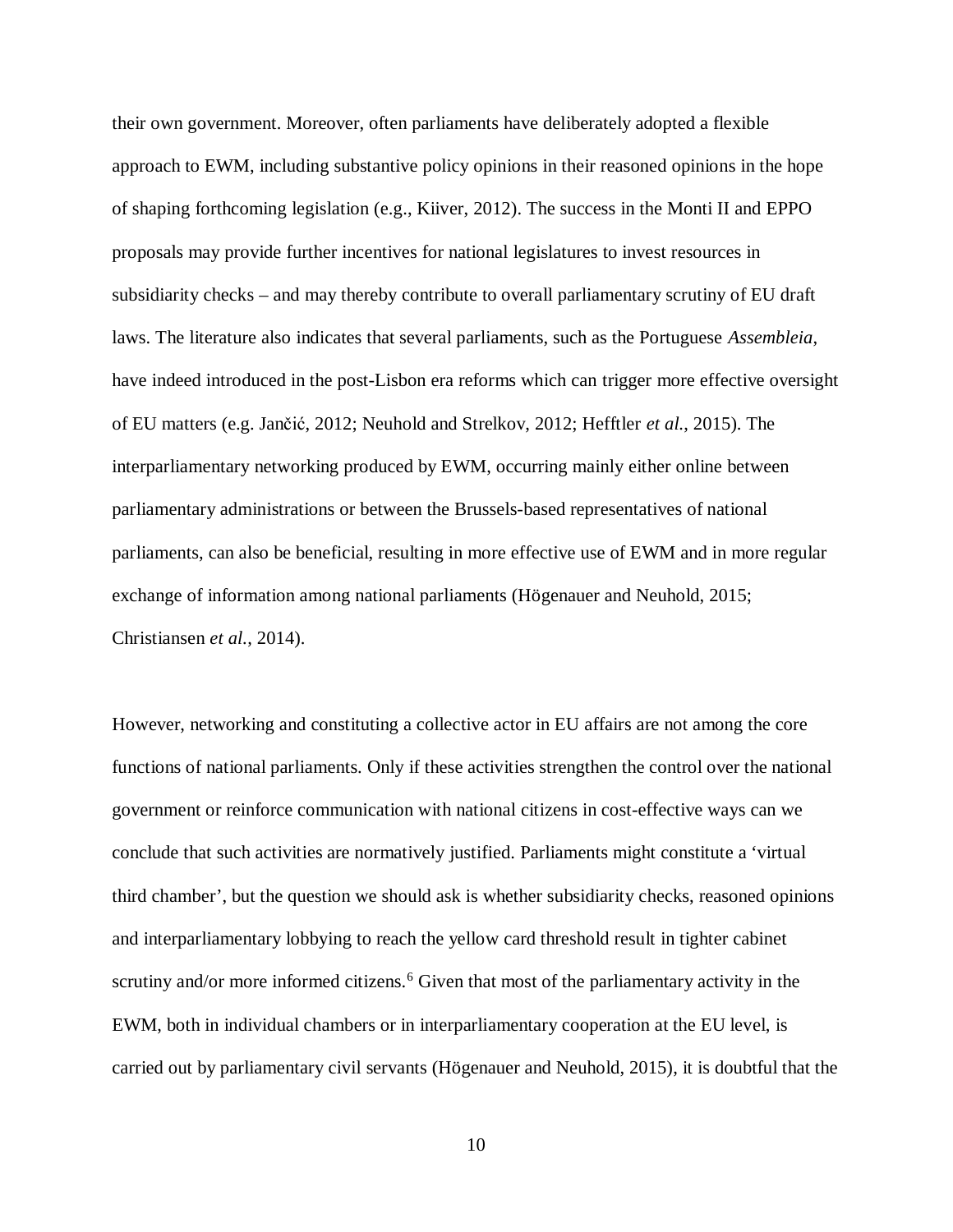mechanism produces higher 'ownership' of EU affairs among domestic MPs. The EWM is also very demanding for those MPs that want to become involved in the checks, as they need knowledge both of EU law and the actual policy area to determine whether a proposal is in breach of the subsidiarity principle. Turning to how legislatures link with citizens, the same literature informs us that subsidiarity checks are by and large conducted by parliamentary clerks in the EAC or in standing committees. And while there is no data available at the level of individual MPs or party groups, it is doubtful that they interact with their electorates about subsidiarity checks (Peters, 2009, 42).<sup>[7](#page-25-1)</sup> Even if there are thus 'spin-off' effects by creating greater awareness among MPs about EU affairs through the EWM, we should ask whether the same effects cannot be reached in more direct and cost-effective ways, such as through strengthening EACs or other scrutiny procedures vis-à-vis the national government or attuning public parliamentary activity to maximize the audience exposed to parliamentary debate.

While the EWM can thus benefit national parliaments and even the quality of EU governance, we stress the fact that the existing literature so far does not relate EWM activity to the core functions of parliaments nor questions its cost-effectiveness in relation to opportunity costs. The latter may well outweigh any potential benefits. The mechanism presents clear opportunity costs in terms of time and manpower that national parliaments now spend on subsidiarity checks and reasoned opinions which cannot be spent on other activities. The EWM distracts from the scarce parliamentary resources that could be devoted to either directly controlling the governments or to accounting to citizens in EU affairs. Were these existing mechanisms operating at peak effectiveness, an argument could be made for improving democratic quality by adding new mechanisms. However, there are strong reasons to believe that neither parliamentary control nor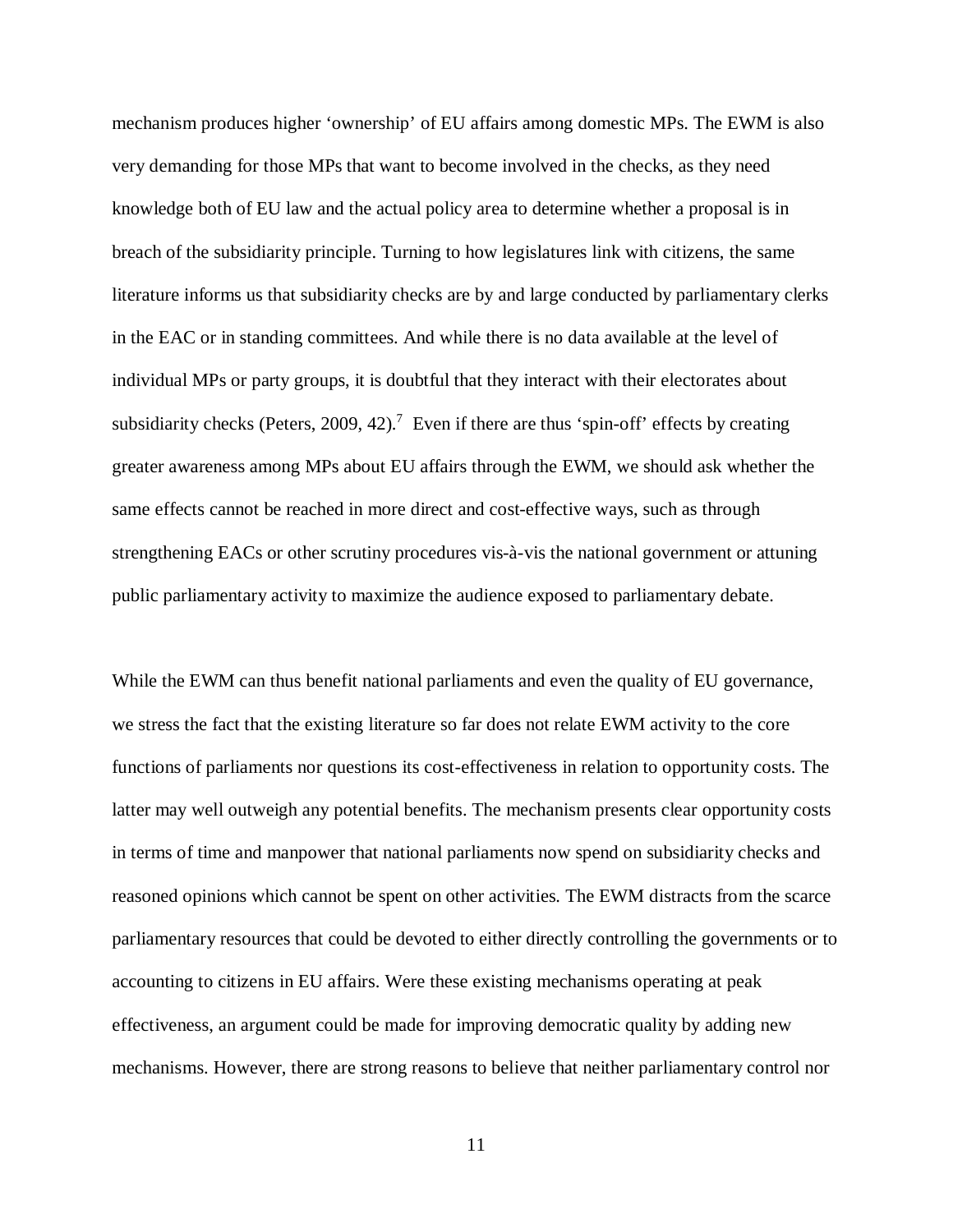communication with citizens in EU affairs function optimally. While most national parliaments have gradually consolidated their positions in EU affairs, there remains significant variation between the legislatures regarding both their constitutional or legal rights and actual scrutiny or debating activities. Many weaker parliaments lack any real mandating powers, become only sporadically involved in European matters, and find it often even difficult to secure relevant information from the government, while even the strongest legislatures, such as those of Denmark or Finland, are struggling to keep pace with developments at the European level, whether in the context of early agreements in the co-decision procedure or in the rapidly changing circumstances of the euro crisis (Auel and Christiansen, 2015; Hefftler *et al.*, 2015; Winzen, 2013a; 2013b). We have to be careful here not to exaggerate the amount of EAC or parliamentary staff resources assigned to EWM, but the key observation is that even for parliaments with cost-efficient procedures time devoted to subsidiarity checks cannot be spent on other EU affairs – such as selection of key documents (see the next section) or producing information for MPs or citizens.

The Monti II yellow card provides a useful case to examine our arguments. Regarding government control, it is questionable whether the yellow card influenced national governments. In some member states, the government actively suggested that parliament send a reasoned opinion to the Commission. In others, like Spain, the government actively prevented parliament from sending an opinion. In Denmark, where the push towards the yellow card initiated, the government had already indicated its political objection to Monti II before the Folketing wrote its reasoned opinion (Cooper 2015). In the end, Cooper (2015) and Barrett (2012) conclude that the chances were high that Monti II would not have made it through the legislative process in the EU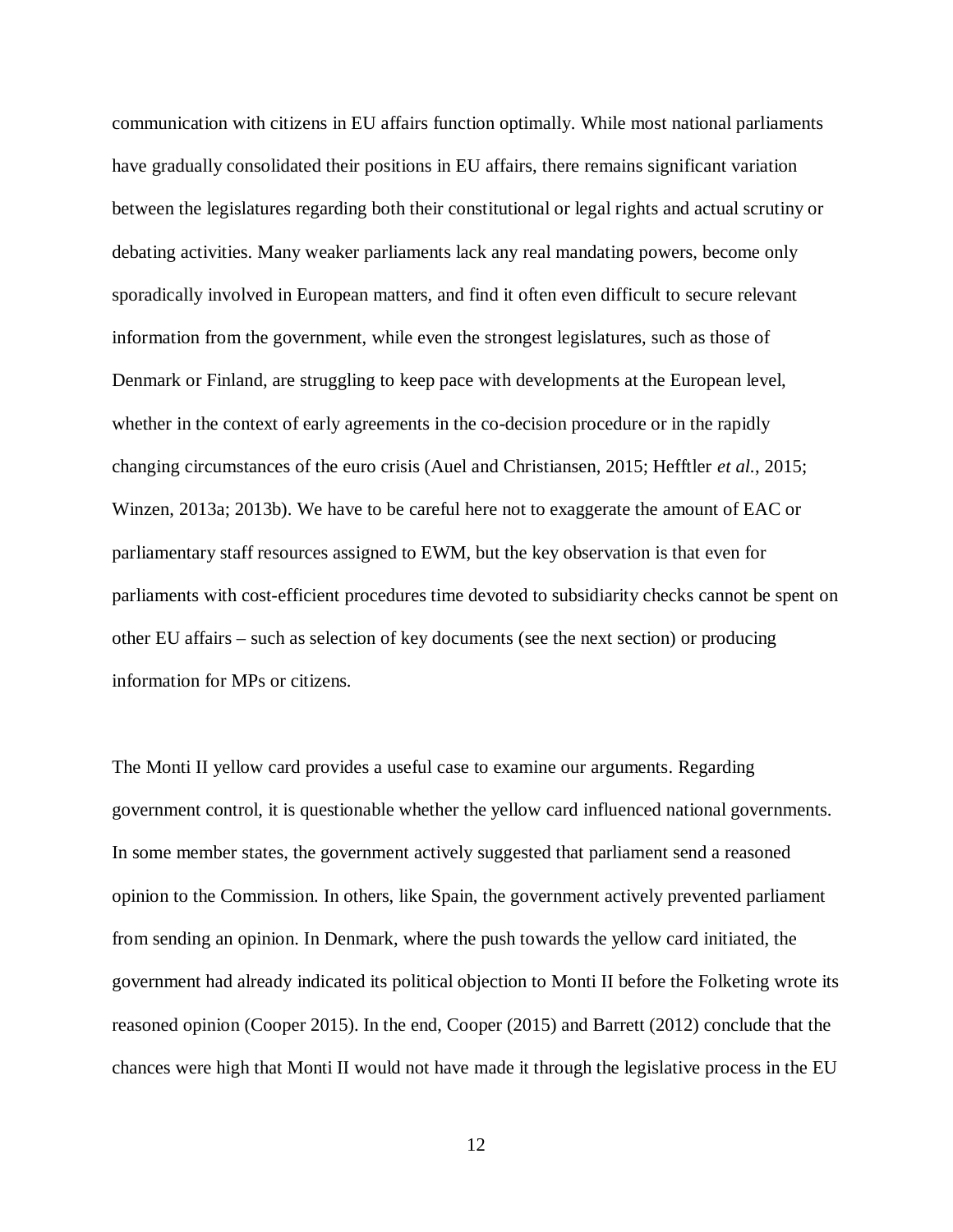even without a yellow card, as there appeared significant objection within the major party groups in the EP and certainly no consensus in favour within the Council. It is thus hard to argue that the yellow card contributed to the control functions of national parliaments.

### TABLE 1

This non-finding is corroborated through a LexisNexis search in newspaper archives (Table 1). A search in 14 quality newspapers in the UK, Germany, France, the Netherlands, Ireland and Austria for both yellow cards resulted in a total of 5 hits, four of which were in one single Dutch newspaper. Moreover, the sparse coverage did not cover the substance of the respective proposals in depth, but focused rather on the abstract principle of the subsidiarity check and its meaning for the institutional balance of power between EU and national institutions and its implications for democratic legitimacy of the EU. While the Monti II yellow card was somewhat framed as a victory of leftist parties over a move toward further liberalization, the political component of EPPO remained obscure. The positive potentials of the EWM in shaping legislation were thus not supported.

Further searches reveal that the yellow cards in Monti II and EPPO cases were reported on specialized EU news websites (such as EurAktiv.com, EUObserver.com and Europolitics.info) as well as on the websites of several labour organizations and MEPs. However, no major frequently visited news site – like the online portals of newspapers or public broadcasting companies – even mentioned them. The yellow card thus seems to have reached only a small niche public of already highly interested people. Without broader resonance in mass media, most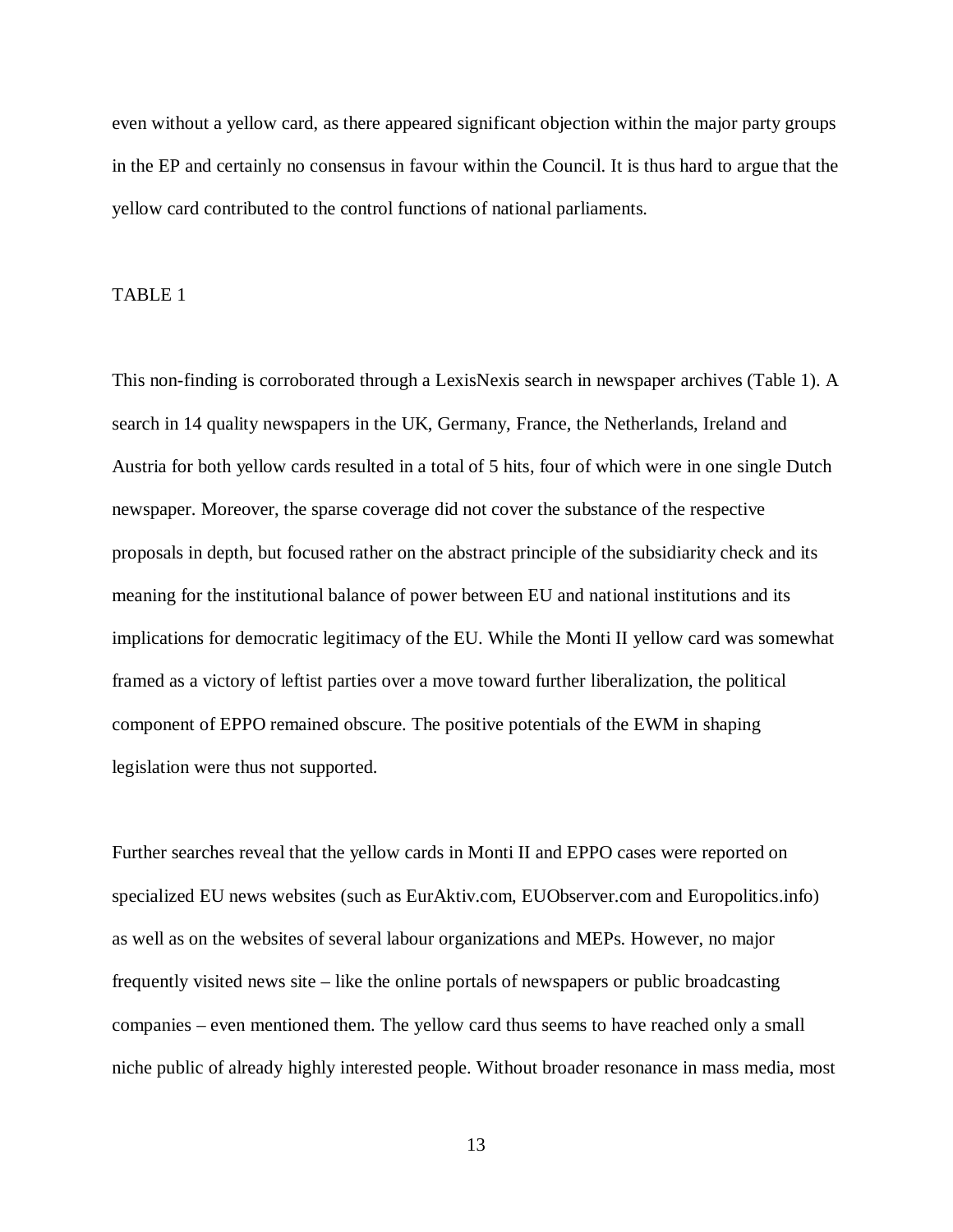citizens will not be informed about the activities of national parliaments, the issues at stake, or the positions and arguments of their elected representatives. In other words, the communicative functions of national parliaments are hardly directly supported by the EWM, even in the exceptional cases in which it 'worked': the Monti II regulation and EPPO proposal. Out of our sample of 14 European newspapers, only the elite center-right readership of the Dutch *NRC Handelsblad* was exposed to a more thorough coverage of the yellow cards.

#### **European Council and European economic governance**

The EWM is of course only one possible way for national parliaments to become involved in EU affairs. Given the scarcity of parliamentary resources, domestic legislatures need to make choices and prioritize. Despite the increasing domestic politicization of Europe (Hooghe and Marks, 2009), it is safe to argue that for most MPs 'domestic politics' come ahead of EU affairs. This means that any national parliament, including its EAC, cannot subject all European matters to careful committee scrutiny or plenary debates. Linking our arguments again to the core functions of parliaments, we highlight in this section the need for parliamentary oversight of the European Council and European economic governance.

Academic research, political debate, and the EU Treaties have emphasized domestic parliamentary accountability of Council meetings which largely takes place through EAC meetings and mandates. What has long been overlooked by parliaments and academic observers alike, yet has recently drawn more attention, is parliamentary involvement around European Council meetings (De Wilde, 2011; Wessels *et al.*, 2013). The European Council effectively decides major issues of European governance, like Treaty changes, EU's grand strategy and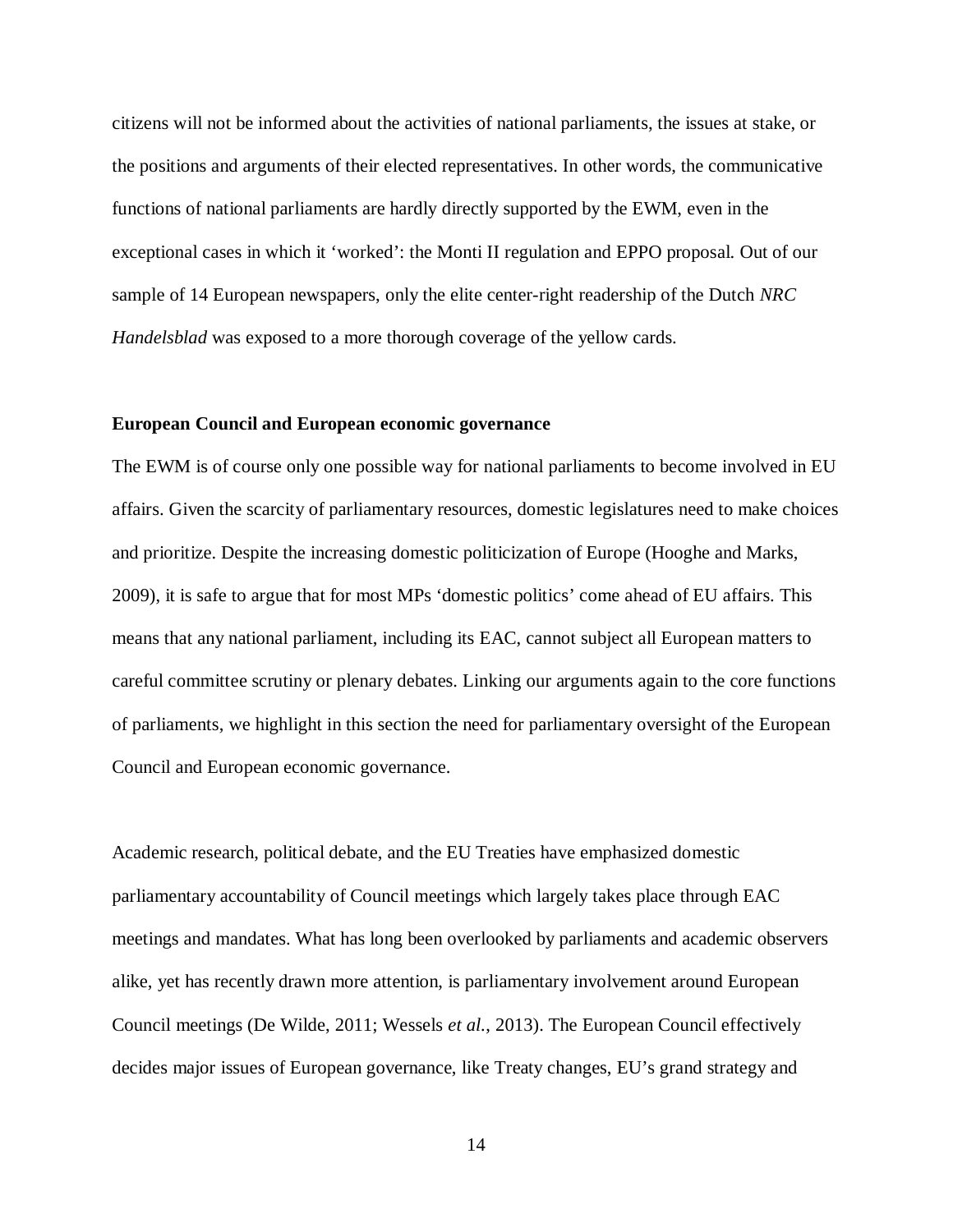responses to military conflicts, enlargement and the multi-annual EU budgets. It has steadily grown to become the most influential executive institution in the EU (Van Middelaar, 2009). Most decisions are taken unanimously which should provide stronger incentives for national parliamentary accountability, because legislatures could effectively block decisions if they manage to control their government's actions. Because of the conflictual nature of the meetings along country lines, the personalization thereof by the prime ministers, the late hour suspense whether compromises can be reached and the high importance of the issues discussed, the European Council meetings tend to generate massive media coverage (De Vreese, 2001). If parliaments time their activities close to such meetings, they can piggyback on the temporary wave of media attention to get their activities, arguments and internal conflicts communicated to citizens.

The outbreak of the euro crisis further accelerated the trend of the European Council becoming the key locus of EU governance and public attention for EU affairs. This development is explained by two factors. First, the agenda of the European Council has in recent years been increasingly dominated by topics that are at the heart of citizen interest: inflation, employment, government debt and the 'economic situation' (Figure 1). These issues may be particularly salient now across the EU in light of the euro crisis, but the ranking of issues was already the same before the crisis started (cf. Moravcsik, 2006, 224). We also know from both country studies and comparative surveys that such major socio-economic questions have tended to dominate national electoral campaigns in basically all EU member states (e.g. Caramani *et al.*, 2011).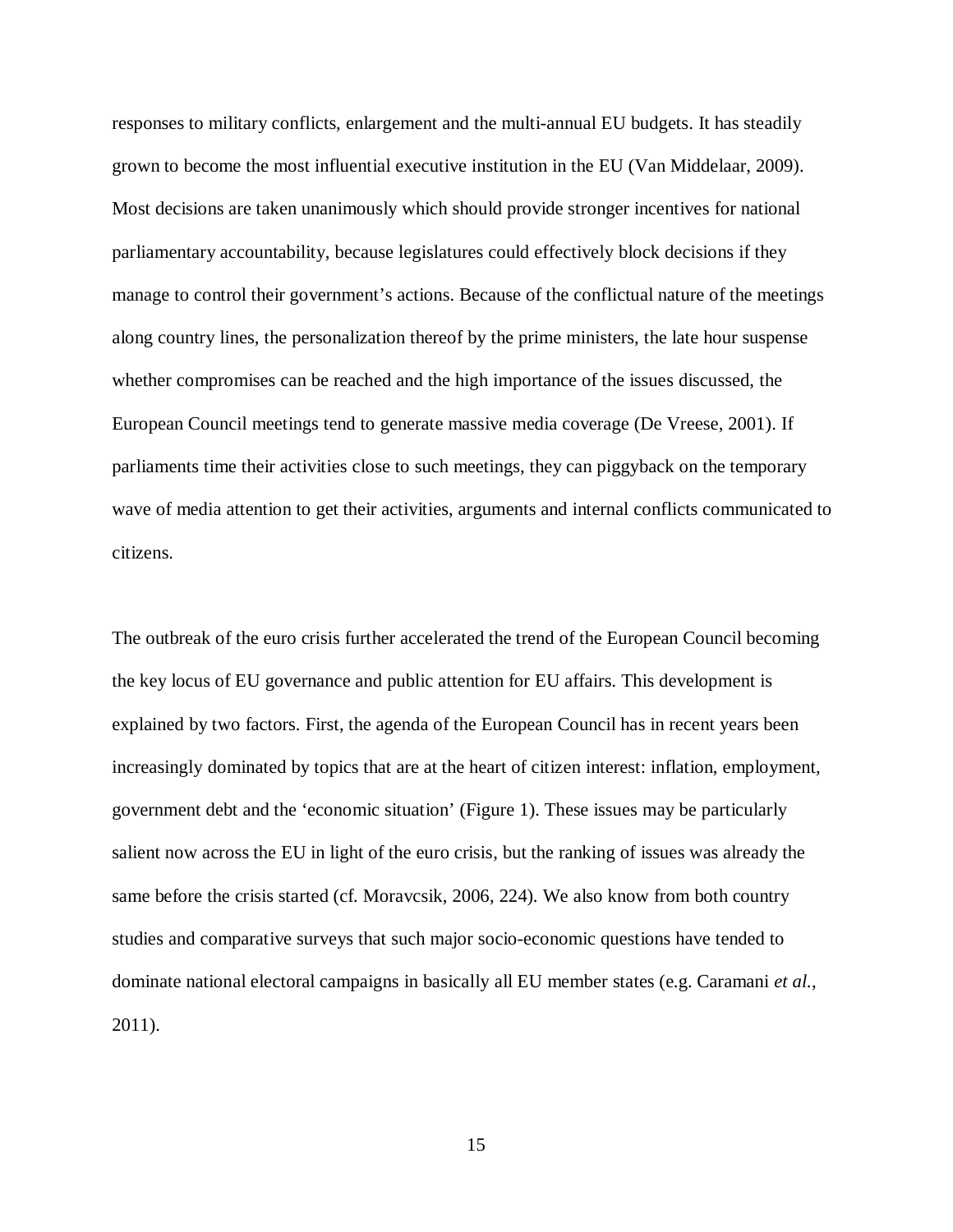#### FIGURE 1

Secondly, the powers and activity of the European Council have increased tremendously in European economic governance. Decisions about the bailouts of Greece and other member states, the creation of the banking union and European Semester are all effectively made in the European Council. With the entry into force of the European Fiscal Compact (Treaty on Stability, Coordination and Governance in the Economic and Monetary Union), there are now specific Eurozone summits and national budgets are coordinated in yearly 'European Semesters'. These include strong Council and Commission recommendations regarding national budgets with severe sanctions possible should these not be heeded. Not only do these financial and budgetary decisions stand at the heart of the European Council agenda and citizen concerns, but they also traditionally form the 'crown jewel' (Puntscher Riekmann and Wydra, 2013, 567) of representative parliamentary democracy as they combine the key questions of taxation, state power over society and redistribution (Kahn, 1997). Thus, if national parliaments are to perform their functions of controlling government and communicating with citizens in EU affairs effectively, they should direct their main activities toward issues decided upon in the European Council. This is because: a) key decisions in European economic governance are made in this arena; b) the requirement of unanimity voting allows the possibility of strong parliamentary control; c) citizens care most about these issues; and d) media coverage of such events is high, providing parliaments with a platform to reach citizens.

While most national parliaments have now set up some mechanisms to deal with European Council affairs, much of parliamentary oversight remains geared to the ordinary legislative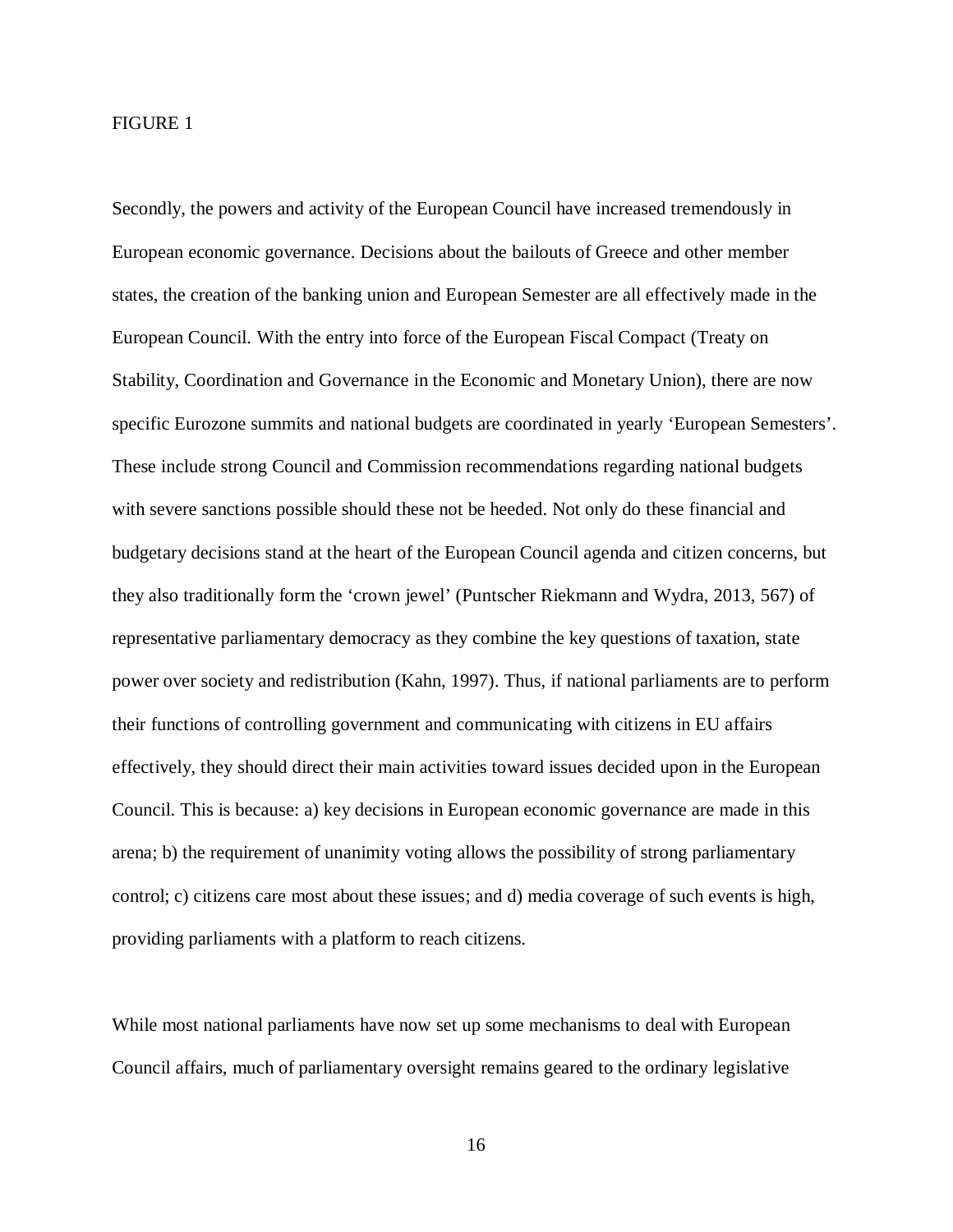procedure, scrutinizing Commission proposals and government behaviour in the Council. Some generally more 'Europeanized' parliaments, like the Danish *Folketing*, the Dutch *Tweede Kamer* and those of the Baltic states also enjoy substantial powers towards European Council meetings. But this is not common place, as according to a detailed study conducted in 2012 only 17 of 27 national parliaments had formal rules dealing specifically with European Council meetings (Wessels *et al.*, 2013, 42).

The situation surrounding the European Semester is decisively more dismal. Under the European Semester, national governments are asked to send plans for long-term budgetary planning – Stability or Convergence Programmes (SCPs) – to the Commission for recommendations and deliberation in the Council. The most recent research suggests that there is considerable variation between national parliaments in their involvement in euro crisis governance. Differences between more active and weaker legislatures have been aggravated, with the latter in particular struggling to establish any real control over euro area decisions (Auel and Höing, 2014; 2015; Benz, 2013; Deubner, 2013, Rittberger and Winzen, 2015). The inevitable conclusion must be that domestic parliamentary scrutiny of European economic governance is far from optimal. [8](#page-25-2)

Some observers note that parliamentary involvement around the European Council is highly 'national', meaning that the main focus is on the national interest and how government can defend it (e.g. De Wilde, 2011; Puntscher Riekmann and Wydra, 2013; Wessels *et al.*, 2013, 59). From the perspective of government control and communicating with citizens, the focus on defending the national interest can be unproblematic as long as there is a free debate about what that national interest substantially entails. This is, after all, what both national governments and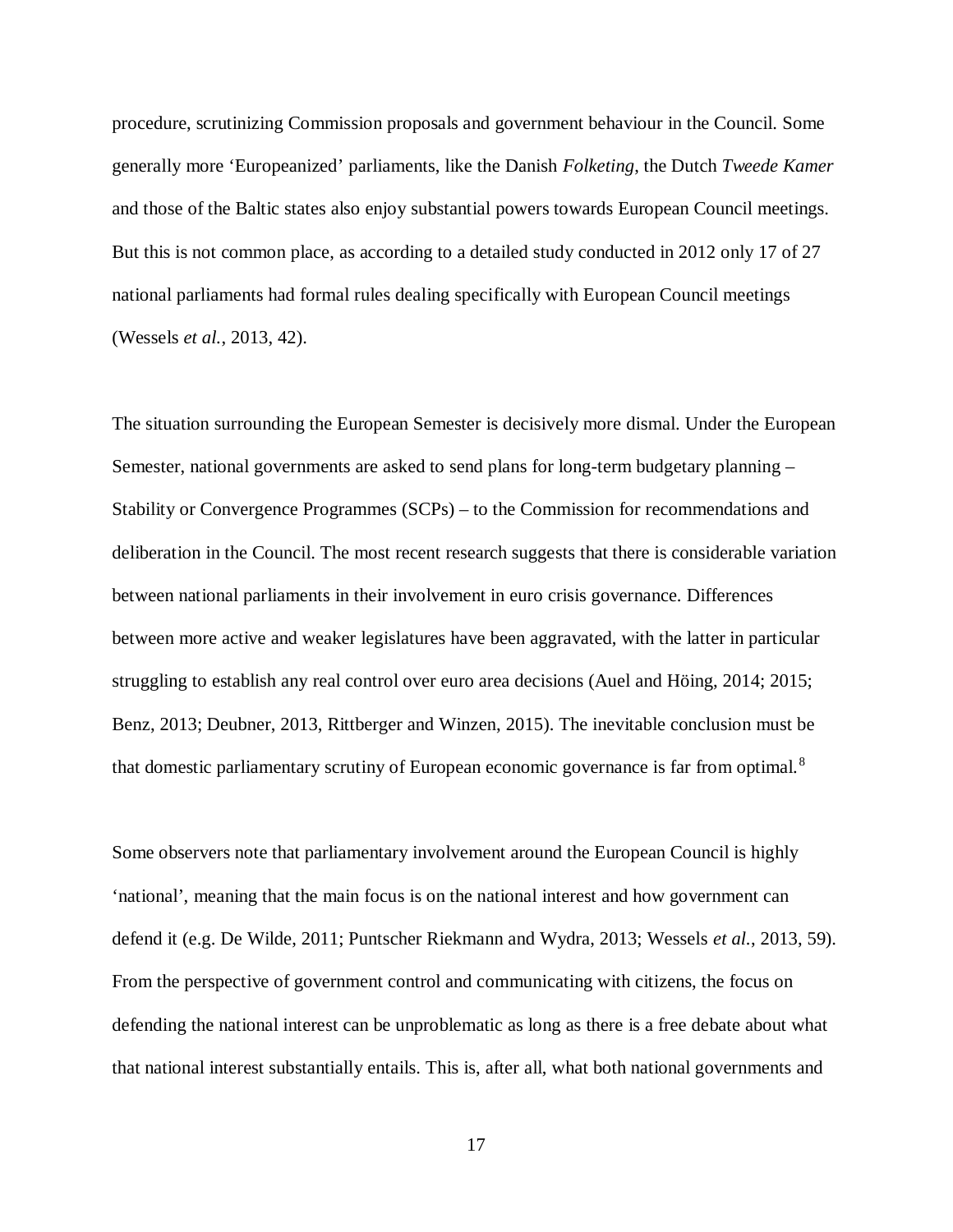national parliaments should do: further the national interest. In addition, due to strong remaining national identity perceptions of citizens (Hooghe and Marks, 2009) and a focus on domestic relevance by mass media, such framing tends to resonate highly with the public (Bruter, 2009; De Vreese, 2007; De Wilde, 2012), thus strengthening the communicative functions of parliaments.

The problem is, however, that substantial policy choice tends to be reduced in the process. Rarely is there an objective coherent 'national interest' that all citizens of a particular country share. Instead, the focus on the national interest tends to propel one particular interpretation thereof to the forefront while crowding out certain interests held by citizens and other possible interpretations of what the national interest is. Furthermore, by framing the debate and the government position in terms of 'national interest', it becomes difficult for the whole parliament and the opposition parties to challenge its substance as this is easily equated with treason (Benz, 2004). But without substantial policy choice offered by different political parties, citizens are deprived of political efficacy during the next elections as there are no alternative government programs to choose from. Care should thus be taken not to reduce parliamentary activity to the periods just before or after European Council meetings. Parliaments should instead work on anticipating the agenda of European Council meetings well in advance, so that time can be taken debating what exactly the national interest (i.e. government negotiation strategy) should be. Such a pro-active approach is clearly needed: in the context of euro crisis decision-making national parliaments have questioned whether they can genuinely debate and examine the issues, a concern that is understandable given the complexity of the situation, the need by the member states to achieve quick results, and the high number of European Council and other EU meetings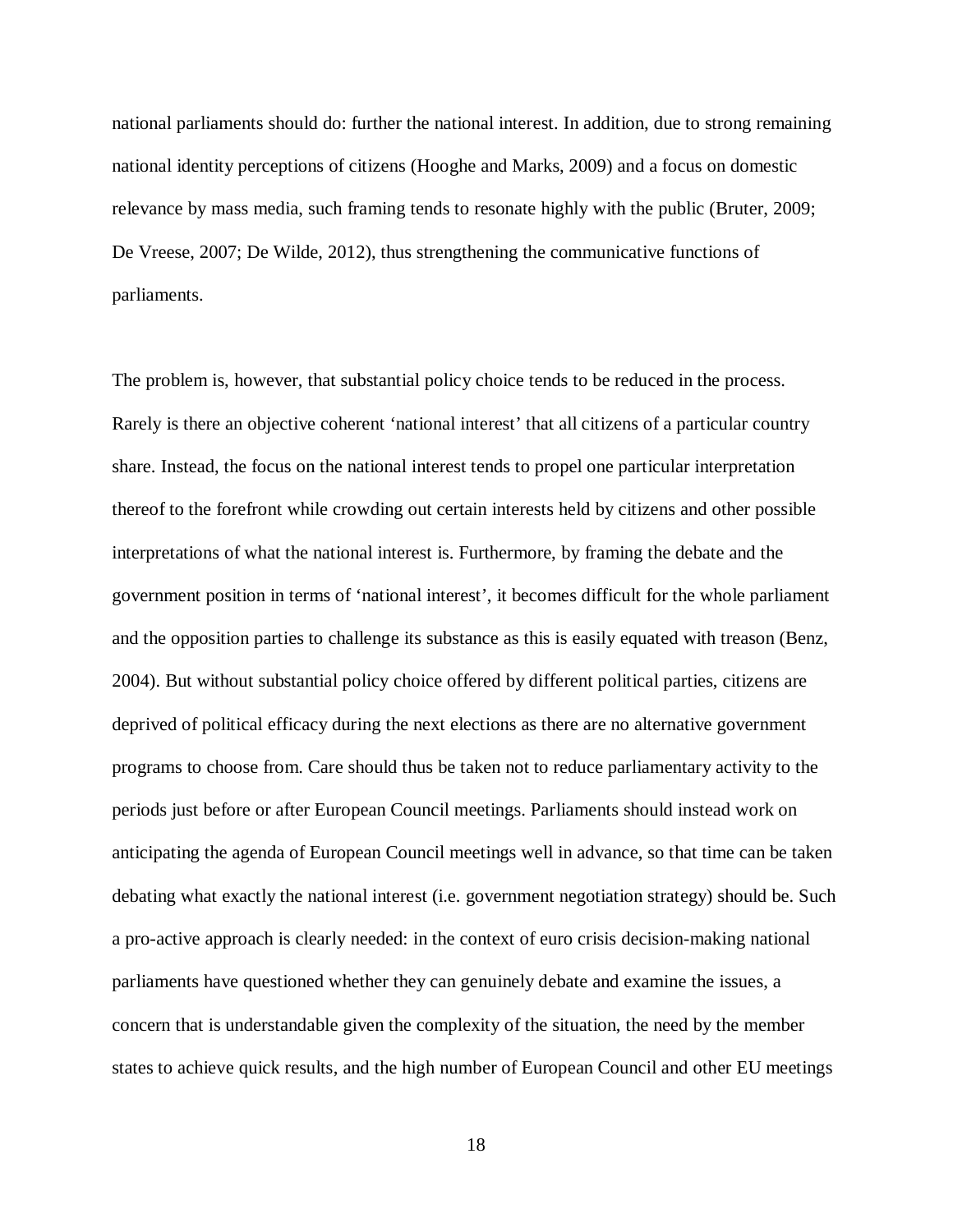that deal with the eurozone crisis (COSAC, 2013; Puntscher Riekmann and Wydra, 2013). Still, for reasons spelled out above, we deem it imperative that national parliaments hold public hearings around European Council meetings to control government and communicate with citizens about the issues at the very heart of citizens' concern and parliamentary democracy.

Moving beyond European Council meetings and European economic governance, there are other EU affairs that deserve closer attention from national parliaments. While there are major EU issues ranging from euro crisis to Treaty reforms that are salient for all parliaments, the situation is most likely different with ordinary European legislation or other EU policy processes. That is, the salience of such day-to-day EU matters probably varies between member states, depending for example on the structure of the economy or the geographical location of the country. A careful reading of the literature indicates that in all parliaments only a small minority of 'normal' EU issues receive more detailed committee scrutiny or inspire plenary debates (Maurer and Wessels, 2001; O'Brennan and Raunio, 2007; Tans *et al.*, 2007; Barrett, 2008a; Hefftler *et al.*, 2015). This applies to even those parliaments, such as in Denmark or Finland, that have more comprehensive formal scrutiny systems, with the EAC agendas featuring every forthcoming Council meeting and other European matters as well.

While there are (as of yet) no empirical studies on issue selection by domestic legislatures in EU affairs, there is evidence that, at least in some member states, the level of parliamentary scrutiny is explained by the importance of co-decision legislation or the incentives of government and opposition parties (De Ruiter, 2013; Finke and Dannwolf, 2013). However, at the same time the literature suggests that MPs or party groups often learn about the implications of EU proposals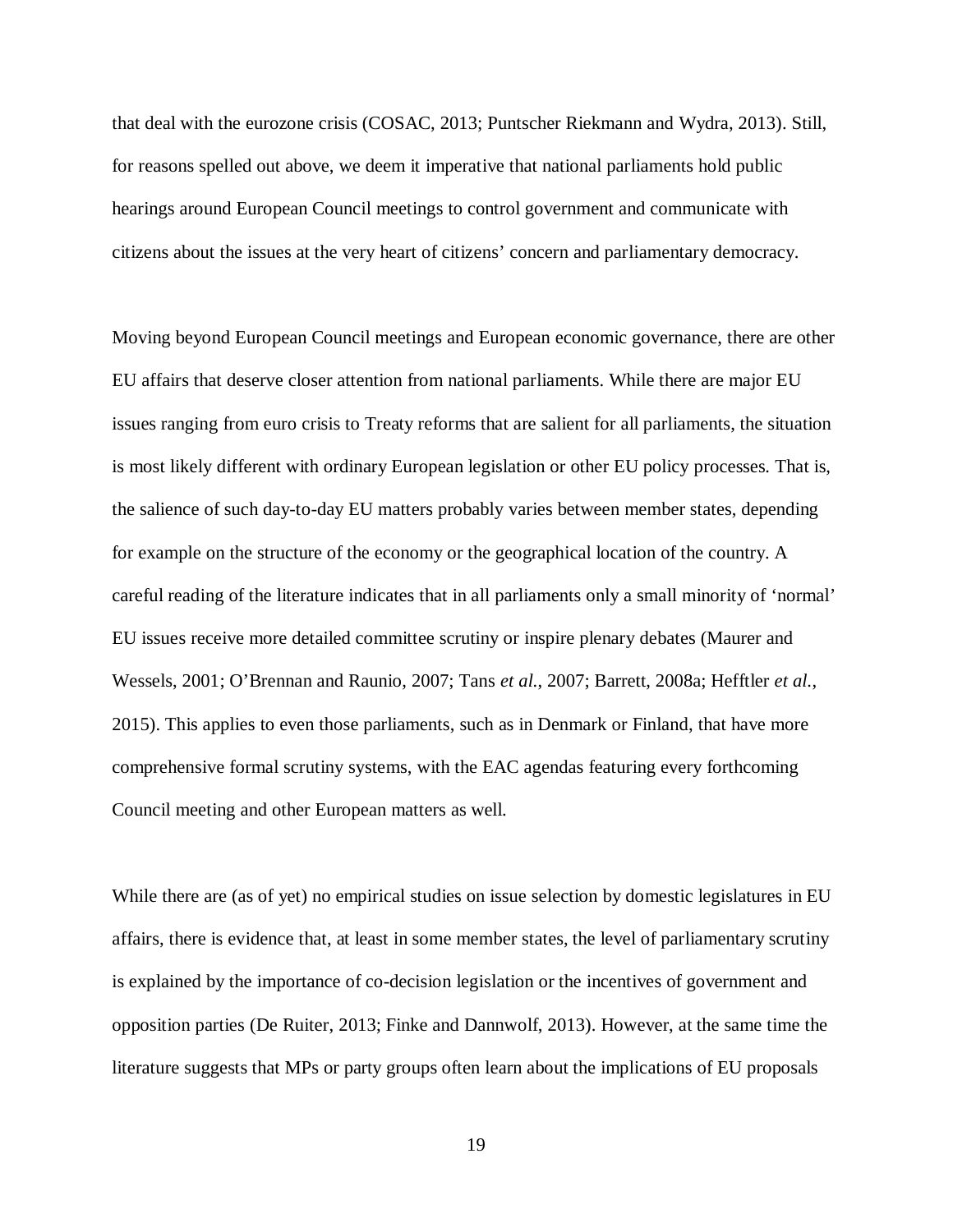via 'fire alarms' (McCubbins and Schwartz, 1984), through lobbying by interest groups and other interested actors (Sprungk, 2013). For example, even the Services Directive, according to many the most important European law since the turn of the millennium, was noticed by Austrian and German MPs only after trade unions and other interest groups had expressed serious concerns about the initial Commission proposal (Miklin, 2014). It thus appears that parliaments and their EACs should perhaps be more selective, and focus on those normal EU issues that are genuinely domestically salient.

We do not deny that it can be useful, particularly from the point of view of government accountability, to demand information and hear ministers about all matters on the agendas of the Council so that MPs can intervene if needed, but parliaments could engage in more forwardlooking issue selection with the help of either national or EU documents such as the Commission's annual legislative programme. The comparative literature referred to above does suggest that parliaments – and particularly their administrations (Högenauer and Neuhold, 2015) – do perform such filtering of EU issues, but more could be done to prevent information overload and to facilitate more targeted scrutiny. Again this would be beneficial for both government oversight and communication with citizens, as more attention would be given to those matters that are domestically salient. As argued convincingly by Winzen (2013a, 153):

'What would it really tell us, if we were to find that parliaments examine each and every of the EU's legislative proposals in detail, instructing the government what goals to pursue in the negotiations? … The benchmark for well-functioning oversight institutions in EU affairs is not that they exacerbate time shortages by making parliament deal with all EU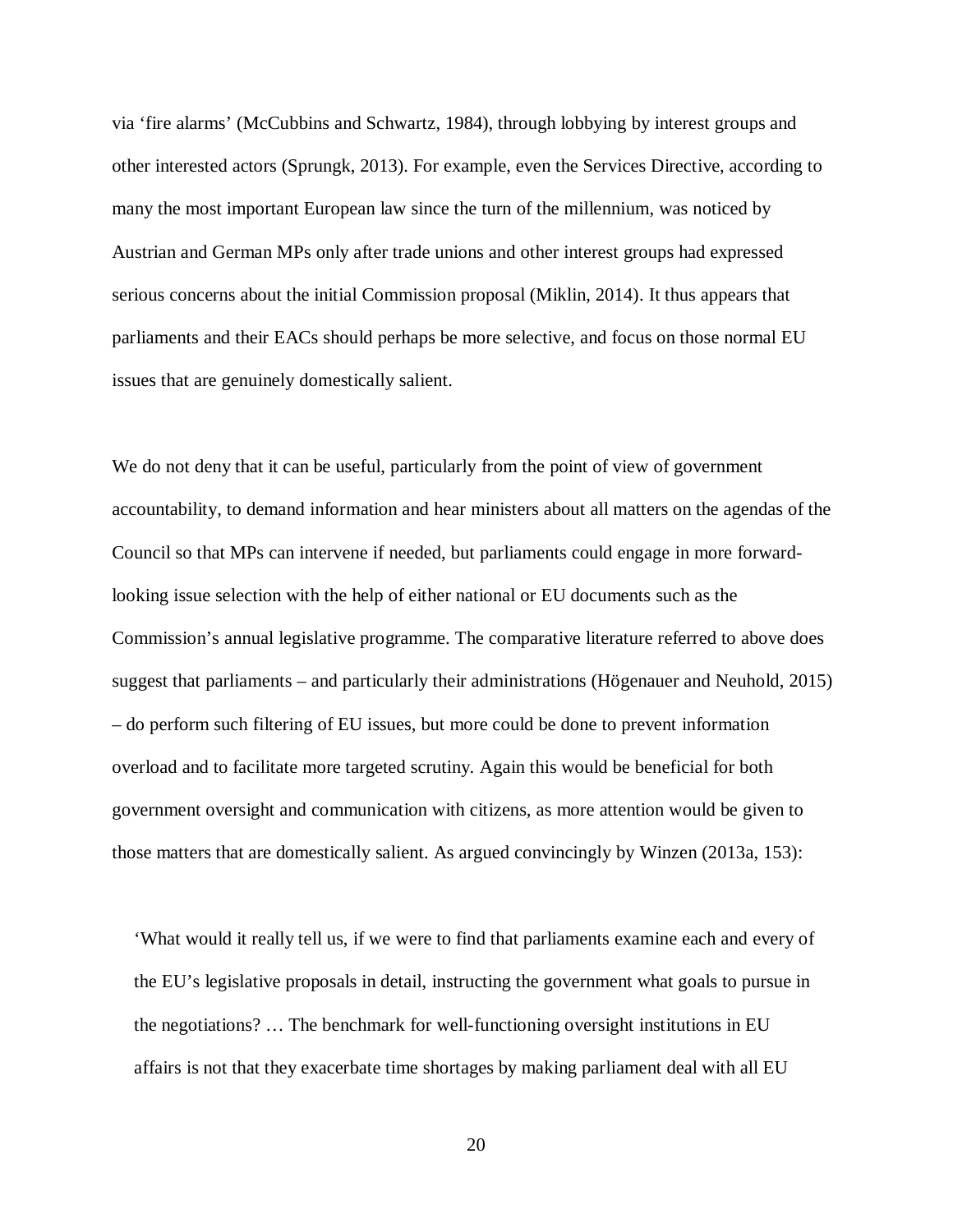activities, but to help parliament put the time it devotes to EU affairs to the best use. Thus, oversight institutions should help parliaments select the matters that are worth the parliament's time.'

#### **Conclusion**

This article has provided a critical analysis of the involvement of national parliaments in EU affairs since the ratification of the Lisbon Treaty. Our criticism is particularly directed at the Early Warning Mechanism, seen by many as an innovation that upgrades the role of national parliaments in modern Europe and contributes to the legitimacy and democracy of EU governance. We have argued that the EWM, while not worthless, strengthens neither of the two sets of core functions parliaments ought to perform in parliamentary democracy directly: controlling government or communicating with citizens. We have emphasized the need for parliaments to 'redirect' their activities more towards the European Council, euro area economic governance, and other domestically more salient matters. This would improve the parliamentary accountability of both national and EU politics and would ensure that the parliamentary processing of European matters receives more media coverage.

Domestic legislatures have a highly important role in EU governance. But at the same time both academics and politicians need to be realistic and refrain from expecting too much from national parliaments. With the EWM, national parliaments have one more potential avenue for participating in EU politics – and the more participation rights parliaments have, the more they need to prioritize what to focus on. Parliamentarians face competing demands on their time, and despite the increasing relevance of the EU, it is logical for MPs and for parliaments to delegate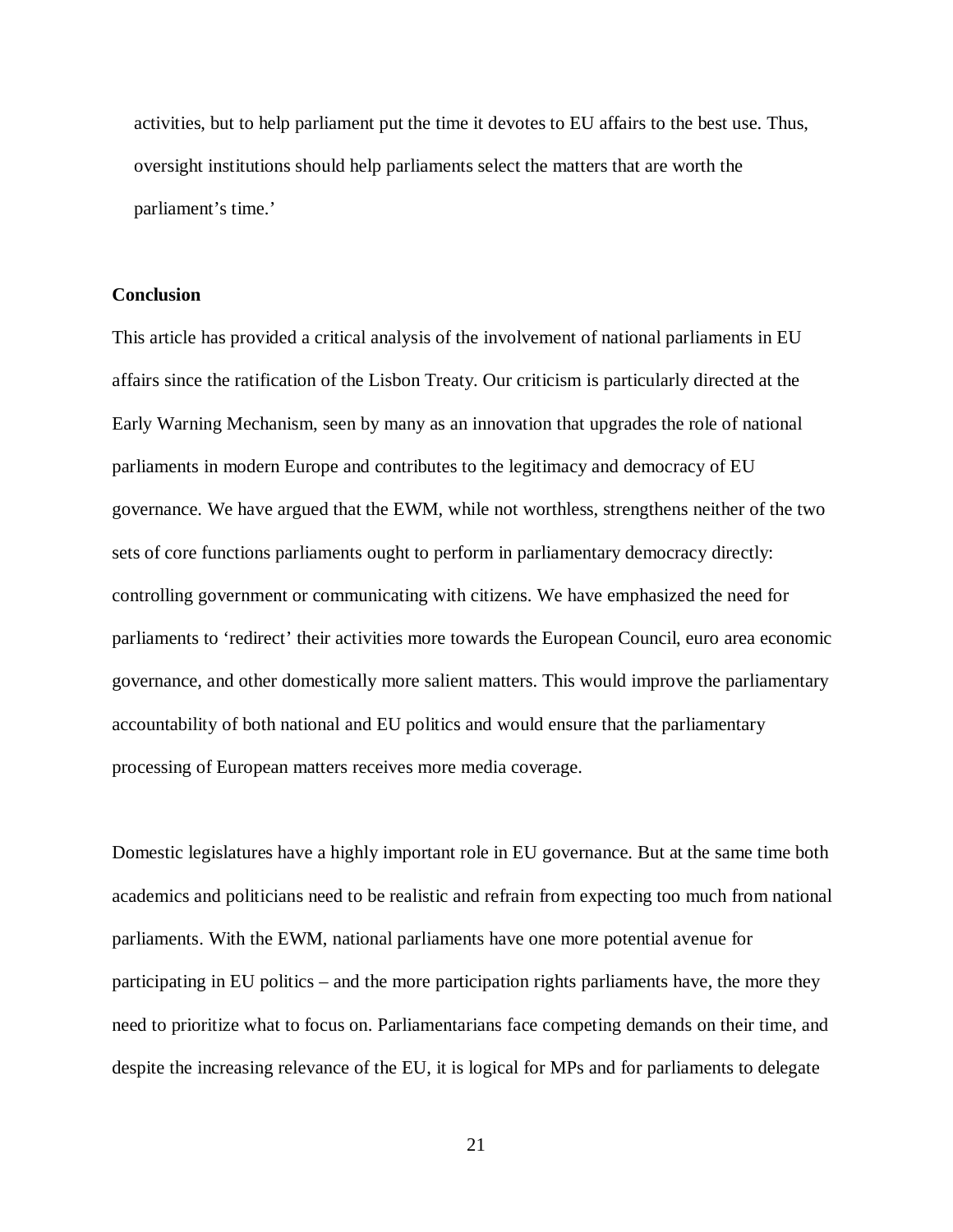many of the EU matters to governments. In fact, it appears that the subsidiarity checks are mainly carried out by parliamentary clerks, further limiting the potential beneficial side effects of the EWM on either government control or communication functions.

Our critique of parliamentary involvement in the EU has been positive in the sense that we call for more active parliamentary involvement, not less. In terms of electoral competition, policy outputs, or constituency interests, Europe simply matters more for national parties and their MPs than it did before Lisbon. The more Europe matters, the stronger the arguments for MPs to engage in EU politics. We therefore welcome improvements in EU scrutiny procedures by national parliaments. Stronger oversight of European Council and European economic governance requires procedural changes that facilitate pro-active control of these key issues in most parliaments. We note and even hope, however, that limited parliamentary engagement with European economic governance to date may be a result of the relative novelty of the euro crisis and that time for parliamentary learning is needed to improve the current situation.

Government oversight or holding veto power over Treaty amendments are not the only way in which national parliaments contribute to the legitimacy of twenty-first century European governance. Indeed, the lack of domestic debates on Europe is often seen as a significant component of the democratic deficit. For example, Peter Mair (2007) argued convincingly that European integration contributes to the depoliticization or 'hollowing out' of modern European governance and of national democracy in particular. Not everyone may want such debates: many political parties continue to have electoral reasons not to engage in public conflicts over integration. However, the salience of European Council meetings, macro-economic governance,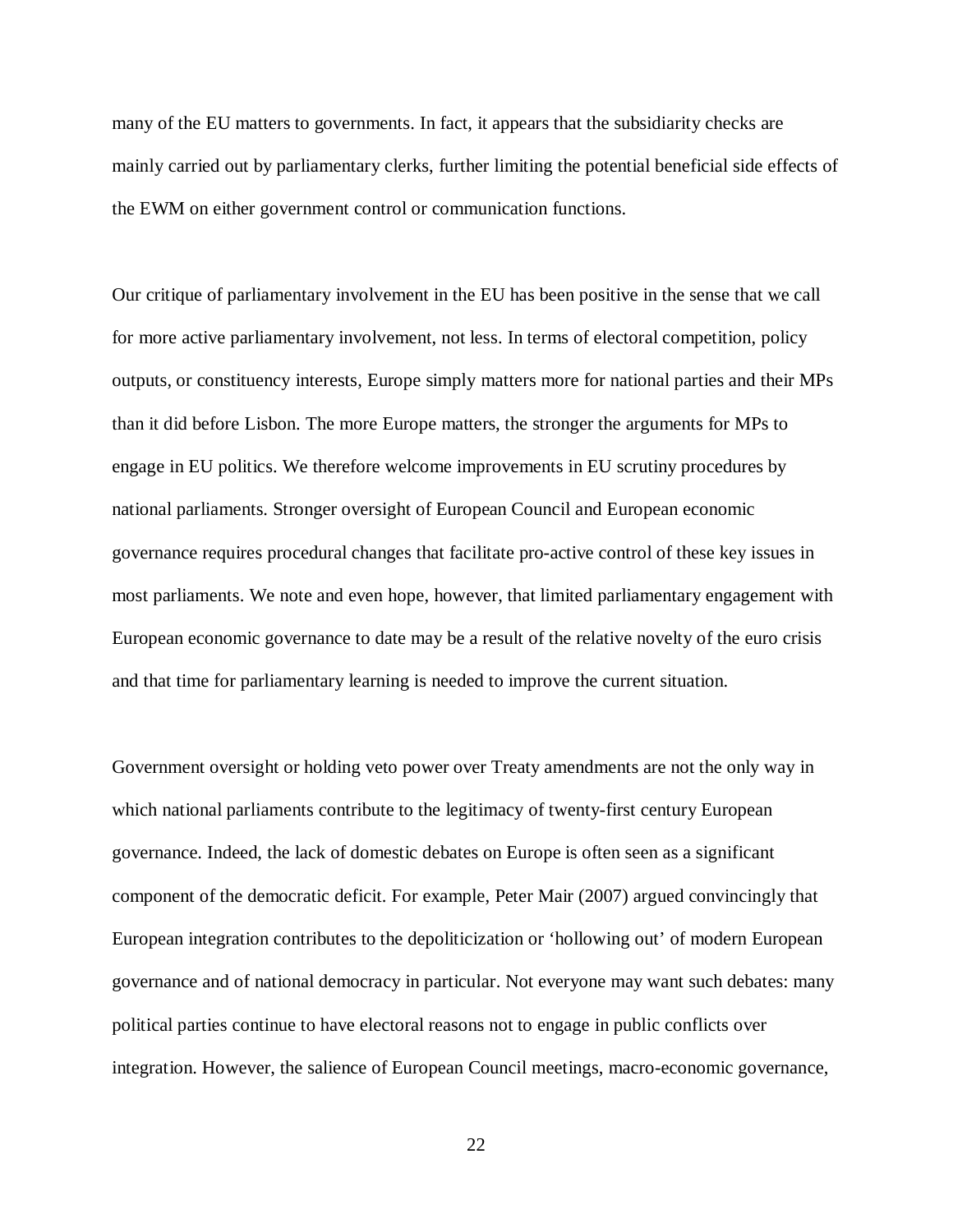budgetary policies and other domestically important matters can generate plenary debates given the opportunity, thereby strengthening the communicative functions of parliaments in EU affairs. In a nutshell, national parliaments can best contribute to European democracy by doing in European politics exactly what they do in domestic politics – scrutinizing government and publicly debating important policies in committees and the plenary.

#### **Acknowledgements**

Previous versions of this paper were presented at the TU Dresden International Politics colloquium, January 2014 and the first PADEMIA annual conference in Brussels, June 2014. The authors thank all the participants at those events for their comments.

#### **About the Authors**

**Pieter de Wilde** is Senior Researcher at the WZB Berlin Social Science Center. He is a member of the WZB project 'the Political Sociology of Cosmopolitanism and Communitarianism' and the Department of Global Governance. His research interests include cleavage formation between cosmopolitans and communitarians, Euroscepticism, the politicization of European integration and the involvement of national parliaments in the EU. He holds a PhD in political science from ARENA, Center of European Politics at the University of Oslo and a MSc in political science from the University of Amsterdam. His articles have been published in *Comparative European Politics*, *European Journal of Political Research*, *European Political Science Review*, *Journal of Common Market Studies*, *Journal of European Integration*, and *Journal of European Public Policy* among others.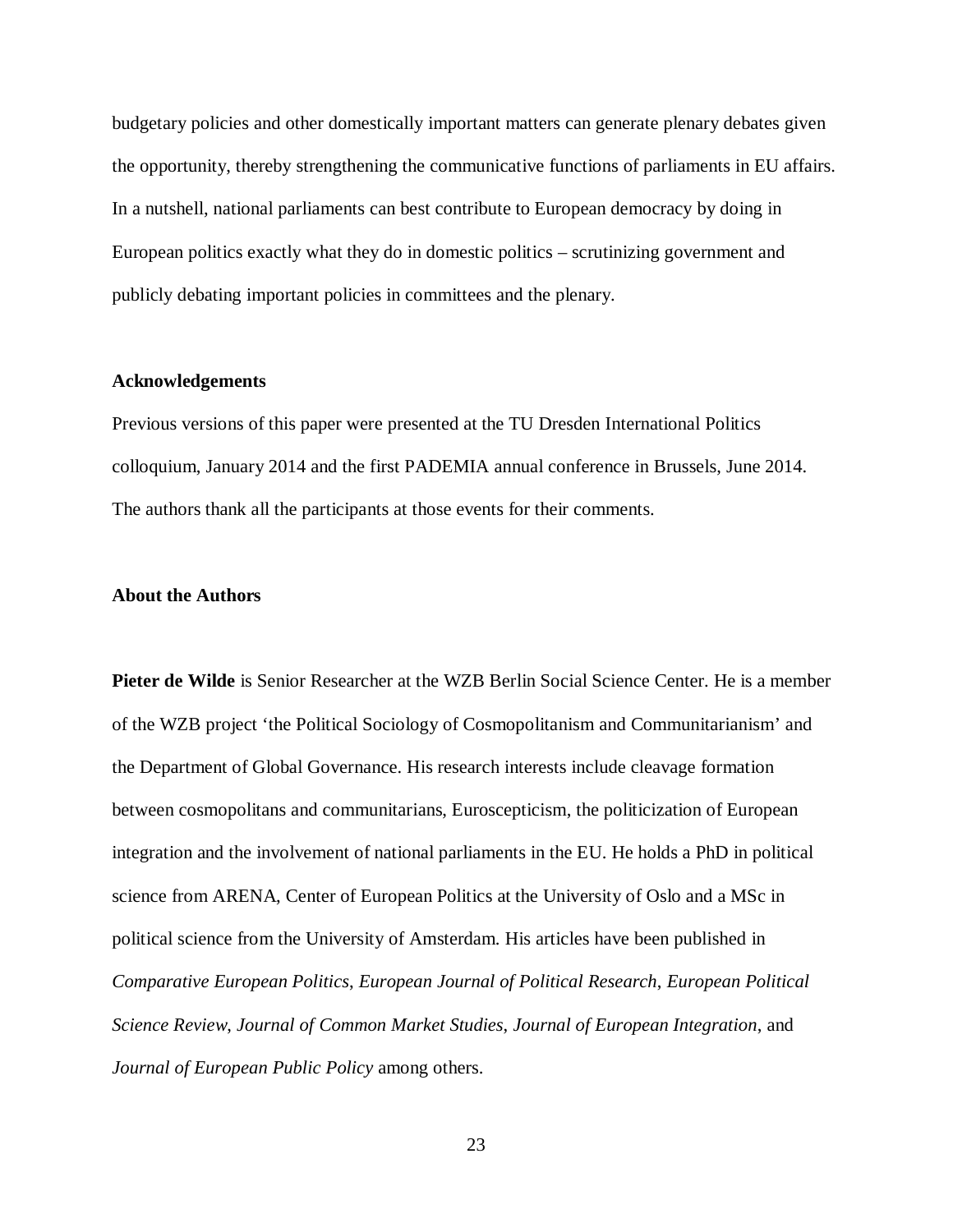**Tapio Raunio** is professor of political science at the University of Tampere. His research interests include legislatures and political parties, the Europeanization of domestic politics, semipresidentialism and the Finnish political system. He has published articles in journals such as *Comparative European Politics*, *European Journal of Political Research*, *European Union Politics*, *Journal of Common Market Studies*, *Journal of European Public Policy*, *Party Politics*, *Scandinavian Political Studies* and *West European Politics*. He is the co-author of *Finland in the European Union* (2003, with Teija Tiilikainen), and the co-editor of *National Parliaments within the Enlarged European Union: From victims of integration to competitive actors?* (2007, with John O'Brennan) and *Connecting with the Electorate? Parliamentary Communication in EU Affairs* (2014, with Katrin Auel).

<span id="page-23-0"></span><sup>1</sup> EWM and more broadly the upgrading of the role of national parliaments by the Lisbon Treaty have generated quite a lot of academic interest. However, given that the Lisbon Treaty has only been in force since late 2009, understandably the findings of this literature are quite tentative (see particularly Cygan, 2013; Cooper, 2012; 2013; 2015; Kiiver, 2012; Bellamy and Kröger, 2014; Gattermann and Hefftler, 2015; Jančić 2015). As these new rights of national parliaments were already included in the Constitutional Treaty, there was academic commentary on these reforms before the Lisbon Treaty entered into force, with most of these publications rather sceptical of the EWM (e.g. Rittberger, 2005, 181-192; Kiiver, 2006, 153-168; Raunio, 2005; 2007; Barrett, 2008b).

<span id="page-23-1"></span> $2^2$  The function of recruiting, socializing and training ministers does not apply directly to EU affairs, as domestic legislatures do not recruit or elect members of the Commission or the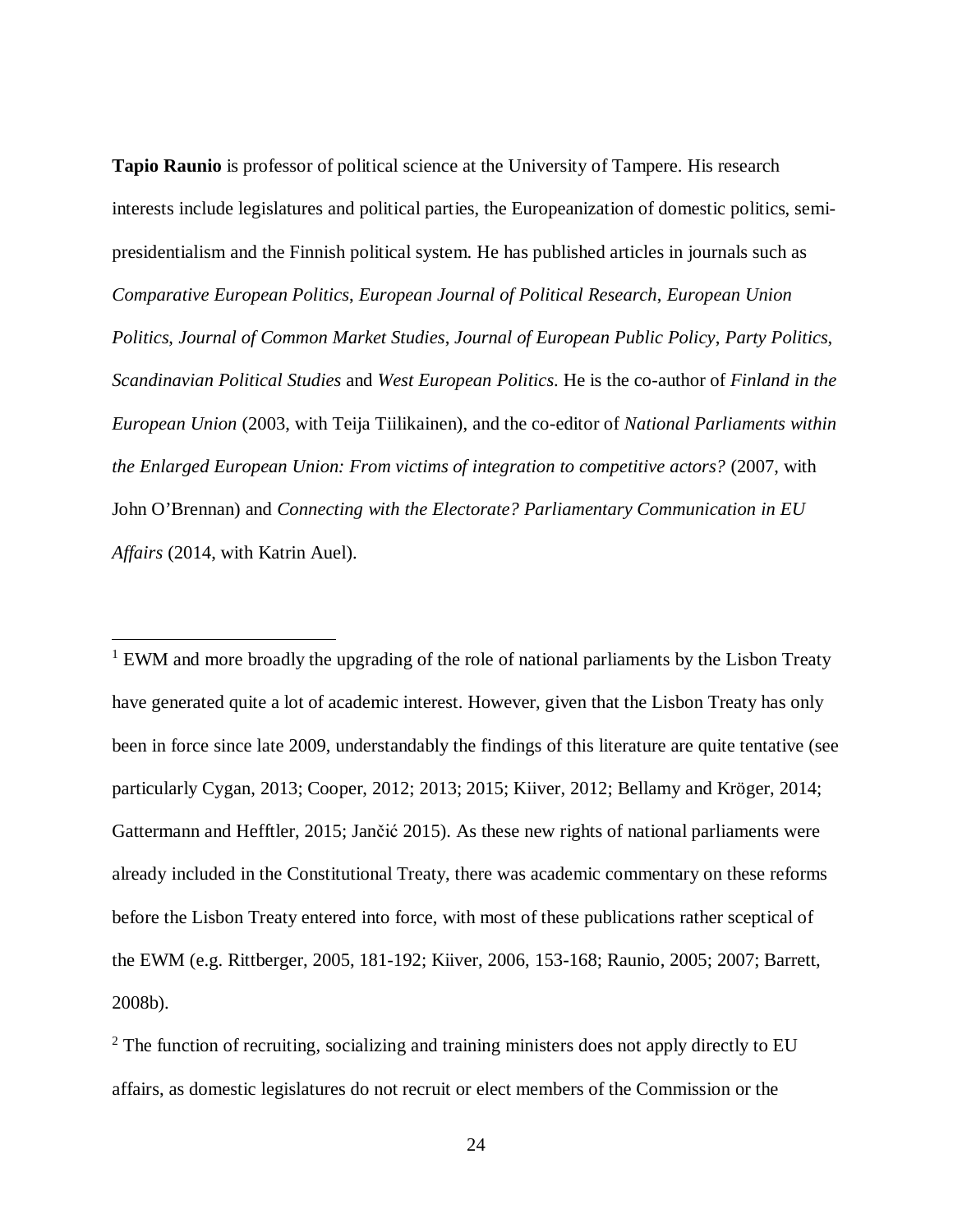<span id="page-24-2"></span>persons for any positions in the EU institutions. On the other hand, the EU has introduced a new dimension to the activity of national parliaments by facilitating more active interparliamentary networking, both bilateral – between individual parliaments or between a national parliament and the EP – and multilateral, with the latter exercised mainly through COSAC (The Conference of Parliamentary Committees for Union Affairs of Parliaments of the European Union). The EWM fosters interparliamentary contacts, as it requires coordination among the 28 national parliaments to meet the thresholds for yellow and orange cards (Pintz, 2014; Cooper, 2015). While approaching parliamentary functions from somewhat different perspectives, Raunio (2011) and Sprungk (2013) provide more elaborate discussions of the functions of national parliaments in EU politics.

<span id="page-24-1"></span><span id="page-24-0"></span><sup>3</sup> Obviously one can argue that such a dichotomous approach to parliamentary functions is arbitrary or too simplistic, especially as MPs are basically always representing citizens in their work. For example, MPs can be considered to be representing their constituents when scrutinizing EU legislation in the EACs. Alternatively one can argue that plenary debates should be seen primarily as form of government scrutiny as opposed to linking with citizens and aggregating their interests. Similar problems, however, exist with other categorizations. Notably, given the increasing involvement of the executive in preparing legislative proposals, the functions of controlling government and of legislating have practically become indistinguishable. <sup>4</sup> For example, according to Kiiver (2012) the real added value of the EWM lies in the justification it requires the Commission to provide for legislative proposals. Cooper (2006; 2012) has also stressed the interaction between national parliaments and the Commission, with both sides engaging in constructive argumentation or deliberation about EU governance.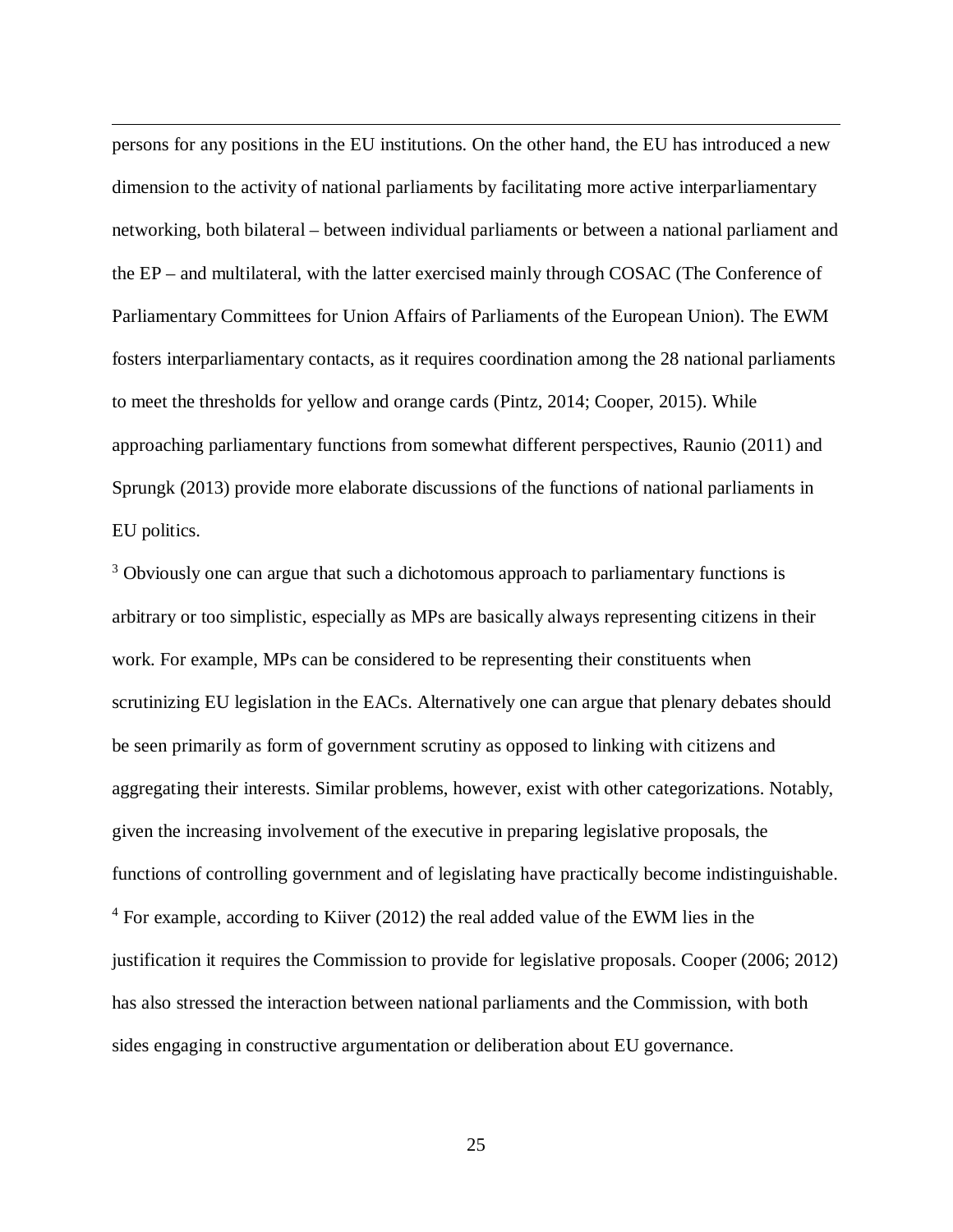$<sup>5</sup>$  According to Cooper (2013), the EWM implies that the EU is now a 'tricameral' system, with</sup> the 'real' virtual third chamber co-existing alongside the Council and the EP. An alternative view is provided by Winzen (2013a) who does not see the mechanism as a form of interparliamentary cooperation. According to Winzen national parliaments agreed to the EWM because, apart from being completely voluntary, it in fact is compatible with practices of domestic oversight and can be carried out as part of the normal EU scrutiny process.

<span id="page-25-0"></span><sup>6</sup> Apart from Miklin (2013), who indicates that interparliamentary networking has improved government scrutiny in Austria, we are not aware of any empirical studies linking interparliamentary cooperation to government control.

<span id="page-25-1"></span><sup>7</sup> We are not denying that EWM matters can be less technical and more salient, particularly for individual parties. For example, Monti II was certainly salient for many centre-left parties with close ties to trade unions.

<span id="page-25-2"></span><sup>8</sup> We acknowledge that both European level treaties and national constitutions do provide national parliaments rather strong participation rights in euro crisis or euro area decision-making, with the Fiscal Compact even including an interparliamentary conference ('Article 13 conference'). However, as is the case with overall scrutiny of EU affairs, strong constitutional rights do not necessarily produce strong engagement or control.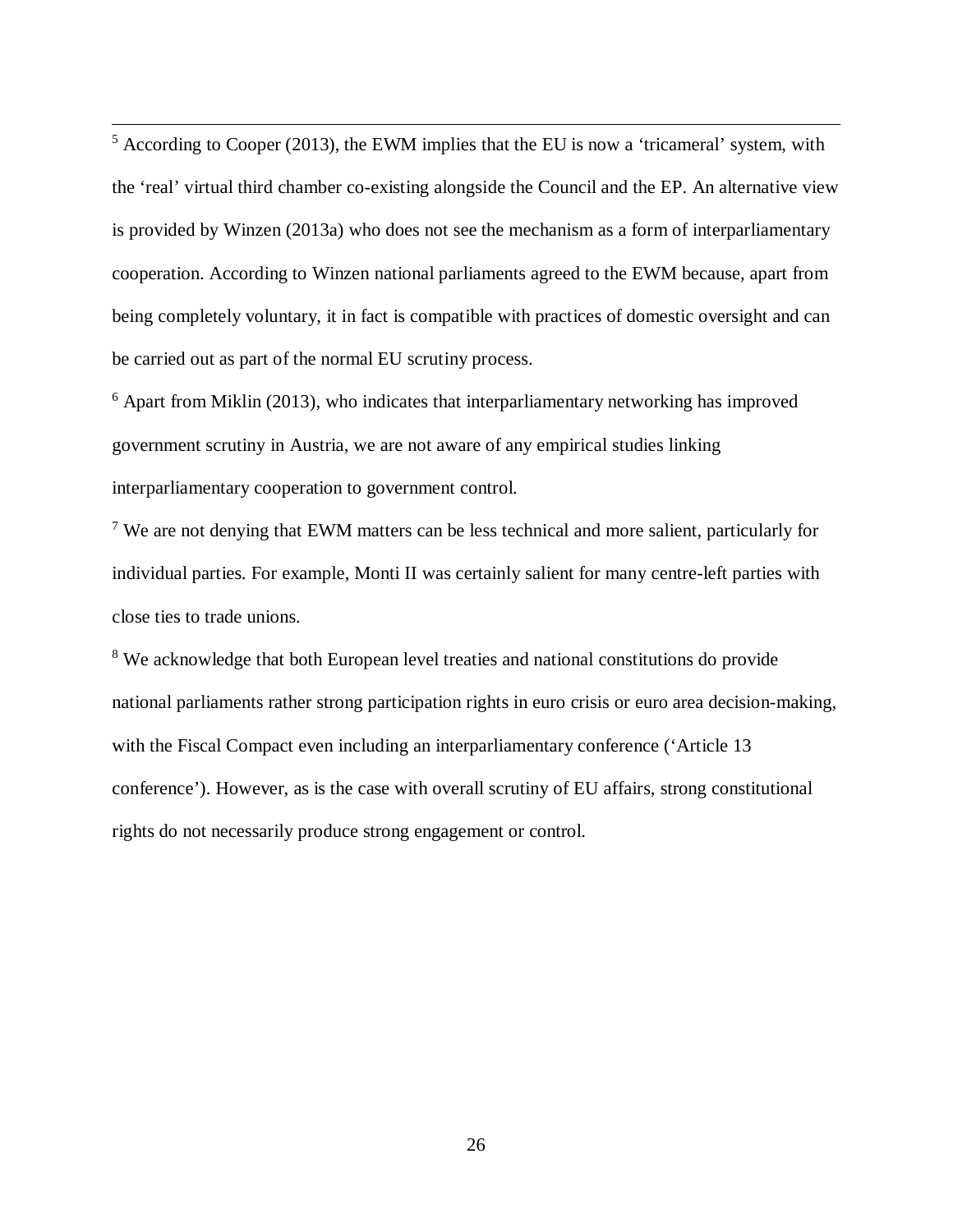#### **References**

Auel, K. (2007) Democratic Accountability and National Parliaments: Redefining the Impact of Parliamentary Scrutiny in EU Affairs. *European Law Journal* **13**(4): 487-504.

Auel, K. and Christiansen, T. (eds.) (2015) After Lisbon: National Parliaments in the European Union. *West European Politics* **38**(2): 261-281.

Auel, K. and Höing, O. (2014) Parliaments in the Euro Crisis: Can the Losers of Integration Still Fight Back? *Journal of Common Market Studies* **52**(6): 1184-1193.

Auel, K. and Höing, O. (2015) National Parliaments and the Eurozone Crisis: Taking Ownership in Difficult Times? *West European Politics*, **38**(2): 375-395.

Auel, K. and Raunio, T. (eds.) (2014) Connecting with the Electorate? Parliamentary Communication in EU Affairs. *Journal of Legislative Studies* **20**(1): 1-12.

Bagehot, W. (1867) [2009] *The English Constitution*. Oxford: Oxford University Press.

Barrett, G. (ed.) (2008a) *National Parliaments and the European Union: The Constitutional Challenge for the Oireachtas and Other Member State Legislatures*. Dublin: Clarus Press.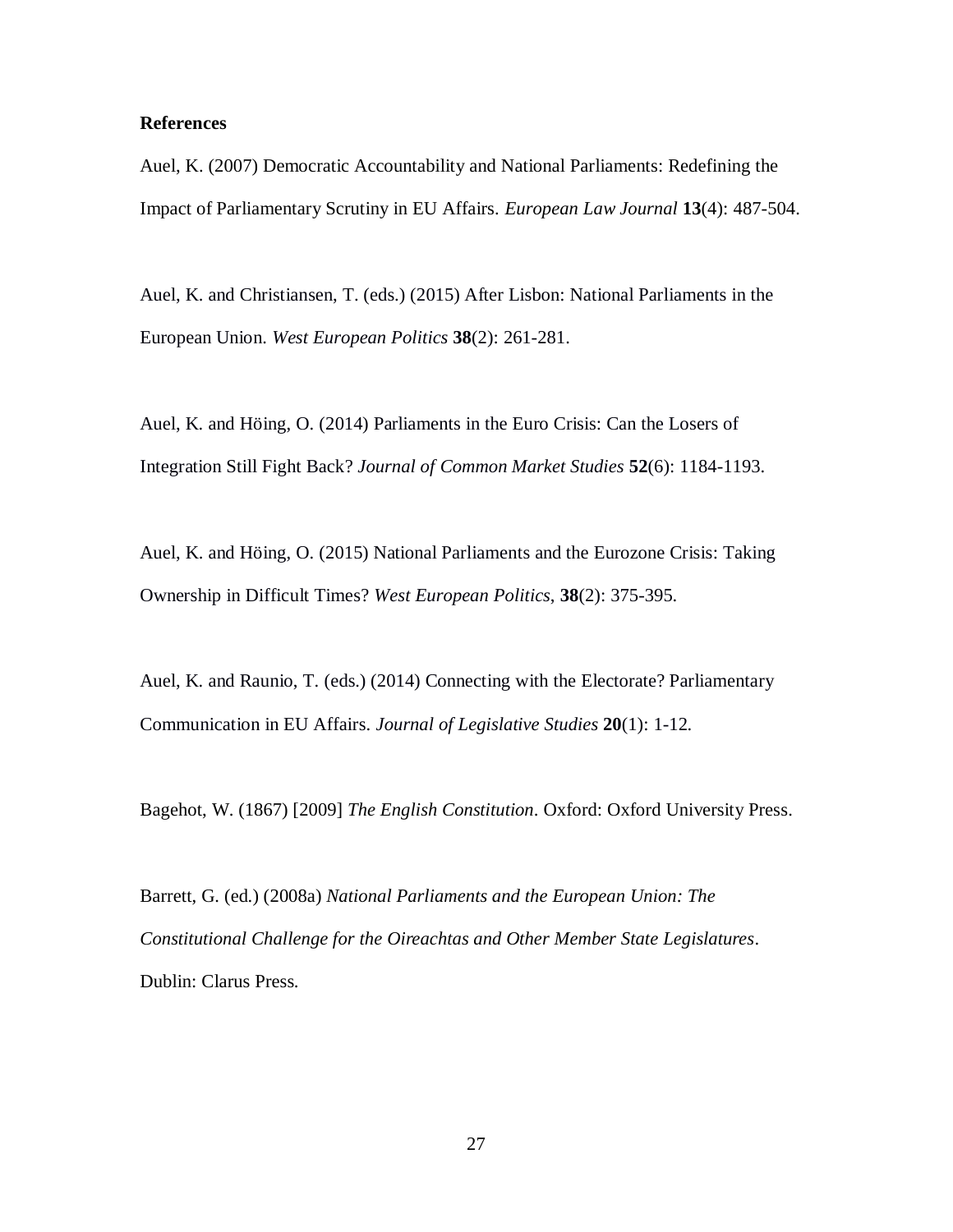Barrett, G. (2008b) "The King is Dead, Long Live the King": The Recasting by the Reform Treaty of the Provisions of the Constitutional Treaty Concerning National Parliaments. *European Law Review* **33**(1): 66-84.

Barrett, G. (2012) Monti II: The Subsidiarity Review Process Comes of Age ... Or Then Again Maybe it Doesn't. *Maastricht Journal of European and Comparative Law* **19**(4): 595-603.

Bellamy, R. and Kröger, S. (2014) Domesticating the Democratic Deficit? The Role of National Parliaments in the EU's System of Governance. *Parliamentary Affairs* **67**(2): 437-457.

Benz, A. (2004) Path-Dependent Institutions and Strategic Veto Players: National Parliaments in the European Union. *West European Politics* **27**(5): 875-900.

Benz, A. (2013) An Asymmetric Two-Level Game: Parliaments in the Euro Crisis. In B. Crum and J.E. Fossum (eds.) *Practices of Inter-parliamentary Coordination in International Politics: the European Union and beyond*. Colchester: ECPR Press, pp. 125-140.

Bruter, M. (2009) Time Bomb? The Dynamic Effect of News and Symbols on the Political Identity of European Citizens. *Comparative Political Studies* **42**(12): 1498-1536.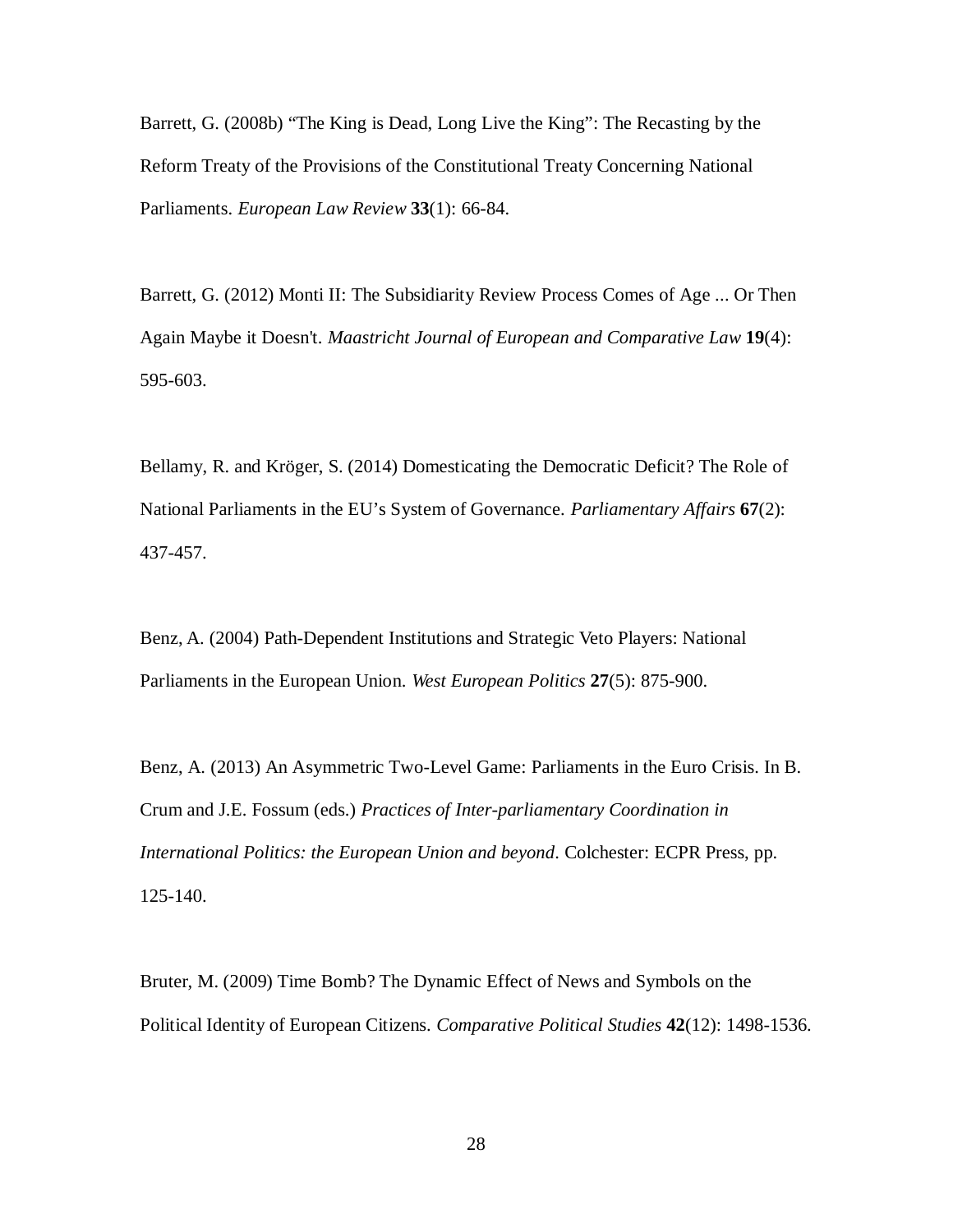Caramani, D., Deegan-Krause, K. and Murray, R. (2011) Political Data in 2010. *European Journal of Political Research* **50**(7-8): 869-887.

Christiansen, T., Högenauer, A-L. and Neuhold, C. (2014) National Parliaments in the post-Lisbon European Union: Bureaucratization rather than Democratization? *Comparative European Politics* **12**(2): 121-140.

Cooper, I (2006) The Watchdogs of Subsidiarity: National Parliaments and the Logic of Arguing in the EU. *Journal of Common Market Studies* **44**(2): 281-304.

Cooper, I. (2012) A 'Virtual Third Chamber' for the European Union? National Parliaments after the Treaty of Lisbon. *West European Politics* **35**(3): 441-465.

Cooper, I. (2013) Bicameral or Tricameral? National Parliaments and Representative Democracy in the European Union. *Journal of European Integration* **35**(5): 531-546.

Cooper, I. (2015) A yellow card for the striker: national parliaments and the defeat of EU legislation on the right to strike. *Journal of European Public Policy* **22**(10): 1406-1425.

COSAC (2013) *Nineteenth Bi-annual Report: Developments in European Union Procedures and Practices Relevant to Parliamentary Scrutiny*. Brussels: COSAC Secretariat.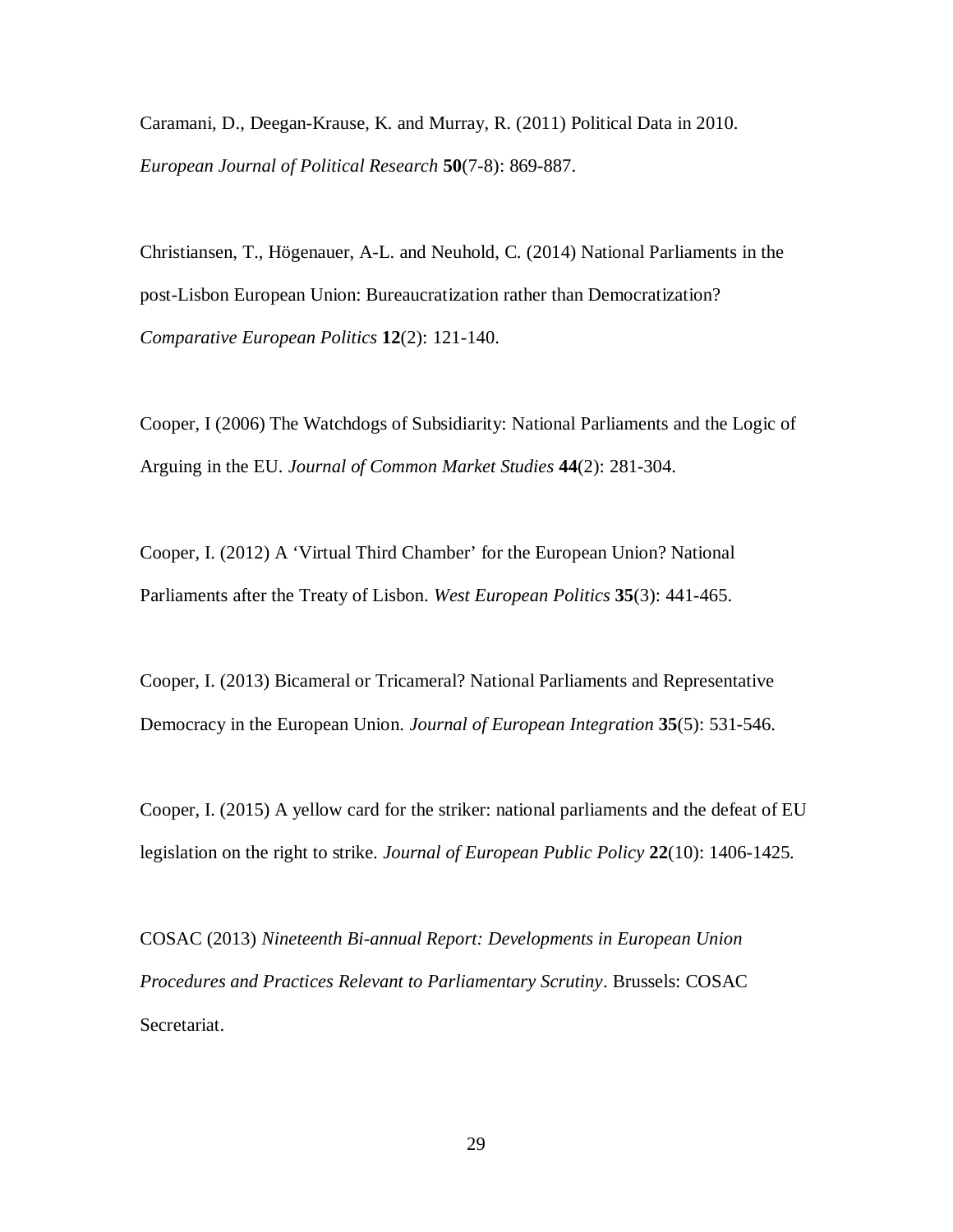Cygan, A. (2013) *Accountability, Parliamentarism and Transparency in the EU: The Role of National Parliaments*. Cheltenham: Edward Elgar.

De Ruiter, R. (2013) Under the radar? National parliaments and the ordinary legislative procedure in the European Union. *Journal of European Public Policy* **20**(8): 1196-1212.

De Vreese, C.H. (2001) 'Europe' in the News: A Cross-National Comparative Study of the News Coverage of Key EU Events. *European Union Politics* **2**(3): 283-309.

De Vreese, C.H. (2007) A Spiral of Euroscepticism: The Media's Fault? *Acta Politica* **42**(2-3): 271-286.

De Wilde, P. (2011) Ex Ante vs. Ex Post: The Trade-off Between Partisan Conflict and Visibility in Debating EU Policy-formulation in National Parliaments. *Journal of European Public Policy* **18**(5): 672-689.

De Wilde, P. (2012) Politicisation of the EU Budget: Conflict and the Constraining Dissensus. *West European Politics* **35**(5): 1075-1094.

De Wilde, P. (2014) The Operating Logics of National Parliaments and Mass Media in the Politicisation of Europe. *Journal of Legislative Studies* **20**(1): 46-61.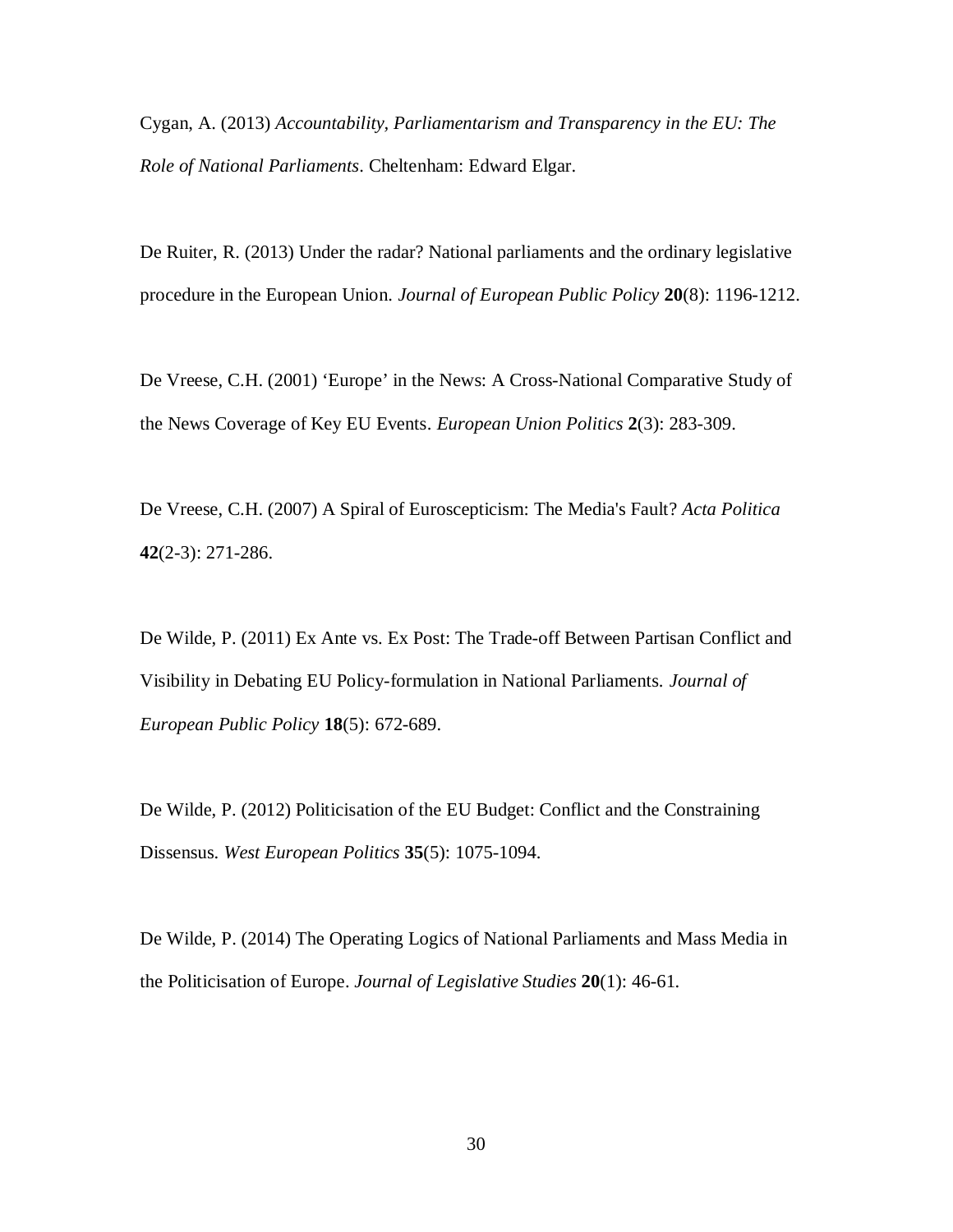Deubner, C. (2013) *The Difficult Role of Parliaments in the Reformed Governance of the European Economic and Monetary Union*. Foundation for European Progessive Studies (FEPS) Study No. 19, August 2013.

Eriksen, E.O. and Fossum, J.E. (2002) Democracy through Strong Publics in the European Union? *Journal of Common Market Studies* **40**(3): 401-424.

Fabbrini, F. and Granat, K. (2013) "Yellow Card, But No Foul": The Role of the National Parliaments under the Subsidiarity Protocol and the Commission Proposal for an EU Regulation on the Right to Strike. *Common Market Law Review* **50**(1): 115-144.

Finke, D. and Dannwolf, T. (2013) Domestic scrutiny of European Union politics: Between whistle blowing and opposition control. *European Journal of Political Research* **52**(6): 715-746.

Føllesdal, A. and Hix, S. (2006) Why There Is a Democratic Deficit in the EU: A Response to Majone and Moravcsik. *Journal of Common Market Studies* **44**(3): 533-562.

Gattermann, K. and Hefftler, C. (2015) Beyond Institutional Capacity: Political Motivation and Parliamentary Behaviour in the Early Warning System. *West European Politics* **38**(2): 305-334*.*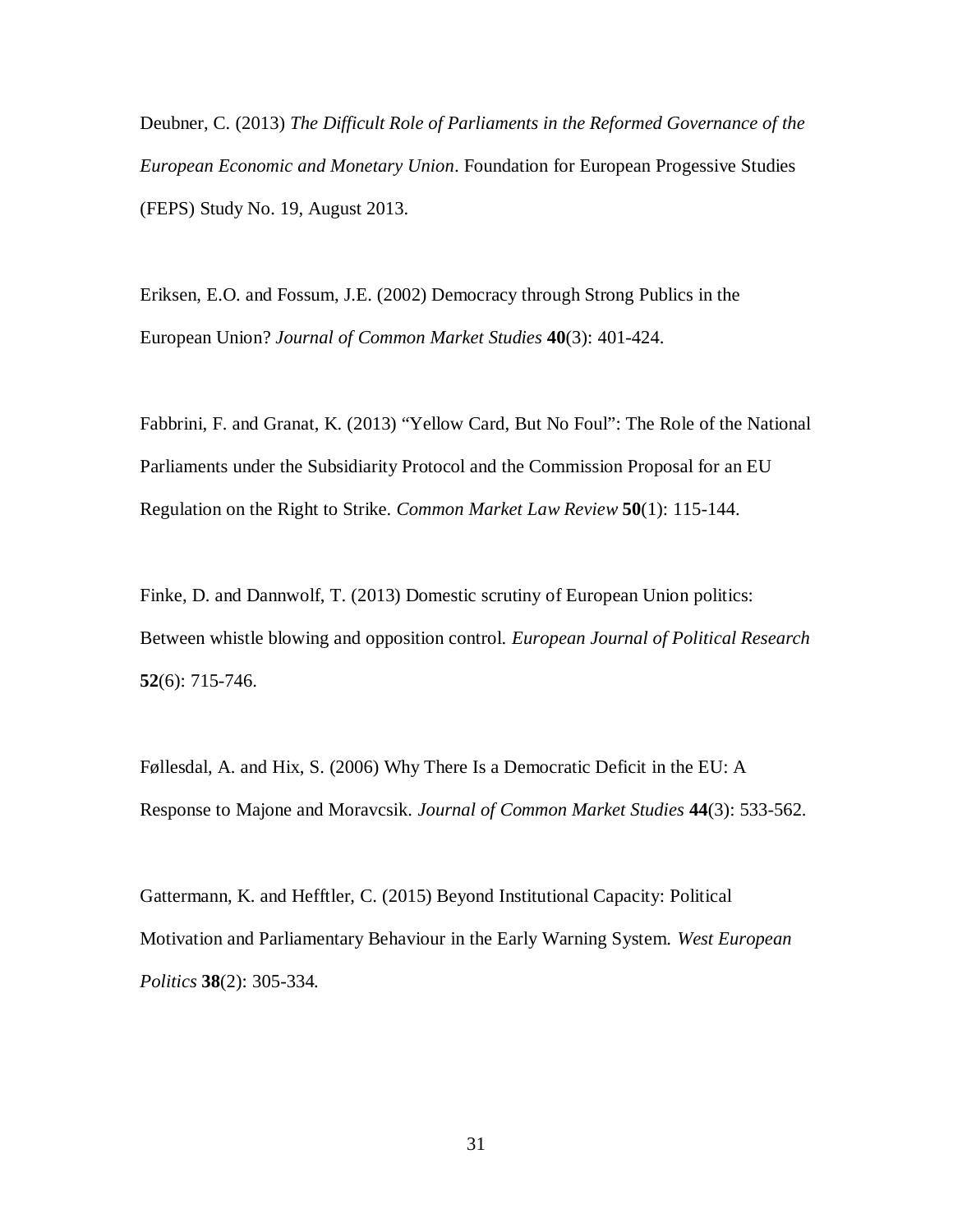Goldoni, M. (2014) The Early Warning System and the Monti II Regulation: The Case for a Political Interpretation. *European Constitutional Law Review* **10**(1): 90-108.

Hefftler, C., Neuhold, C., Rozenberg, O. and Smith, J. (eds.) (2015) *The Palgrave Handbook of National Parliaments and the European Union*. Basingstoke: Palgrave Macmillan.

Hooghe, L. and Marks, G. (2009) A Postfunctionalist Theory of European Integration: From Permissive Consensus to Constraining Dissensus. *British Journal of Political Science* **39**(1): 1-23.

Högenauer, A-L. and Neuhold, C. (2015) National Parliaments after Lisbon: Administrations on the Rise? *West European Politics* **38**(2): 335-354.

Jančić, D. (2012) The Barroso Initiative: Window Dressing or Democracy Boost? *Utrecht Law Review* **8**(1): 78-91.

Jančić, D. (2015) The game of cards: National parliaments in the EU and the future of the early warning mechanism and the political dialogue. *Common Market Law Review* **52**(4): 939-976.

Kahn, J. (1997) *Budgeting Democracy: State Building and Citizenship in America 1890- 1928*. Ithaca: Cornell University Press.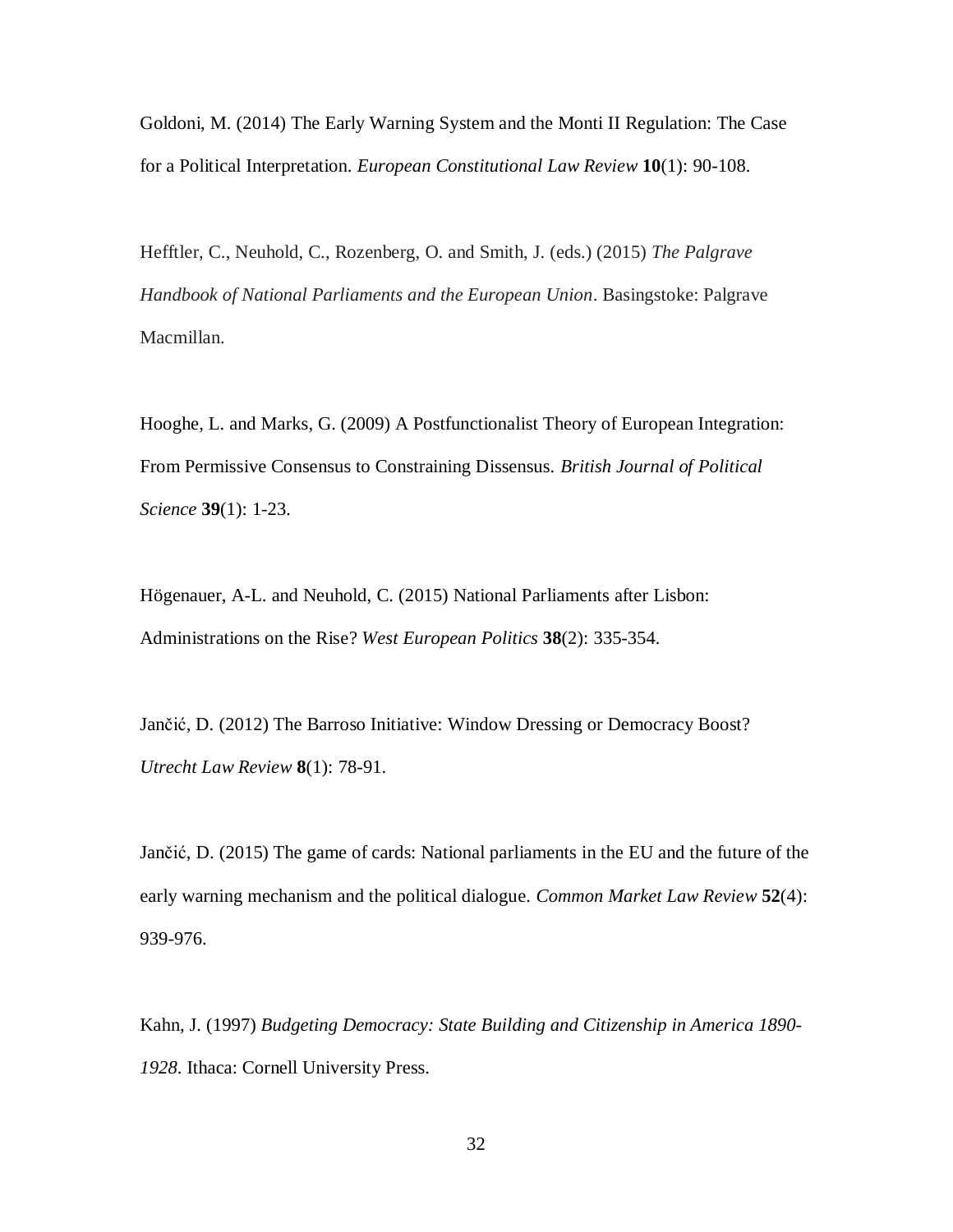Karlas, J. (2012) National Parliamentary Control of EU Affairs: Institutional Design after Enlargement. *West European Politics* **35**(5): 1095-1113.

Kiiver, P. (2006) *The National Parliaments in the European Union: A Critical View on EU Constitution-Building*. The Hague: Kluwer Law International.

Kiiver, P. (2012) *The Early Warning System for the Principle of Subsidiarity: Constitutional theory and empirical reality*. London: Routledge.

King, A. (1976) Modes of Executive-Legislative Relations: Great Britain, France, and West Germany. *Legislative Studies Quarterly* **1**(1): 11-36.

Maatsch, A. (2014) Are we all *austerians* now? An analysis of national parliamentary parties' positioning on anti-crisis measures in the eurozone. *Journal of European Public Policy* **21**(1): 96-115.

Mair, P. (2007) Political Opposition and the European Union. *Government and Opposition* **42**(1): 1-17.

Maurer, A. and Wessels, W. (eds.) (2001) *National Parliaments on their Ways to Europe: Losers or Latecomers?* Baden-Baden: Nomos.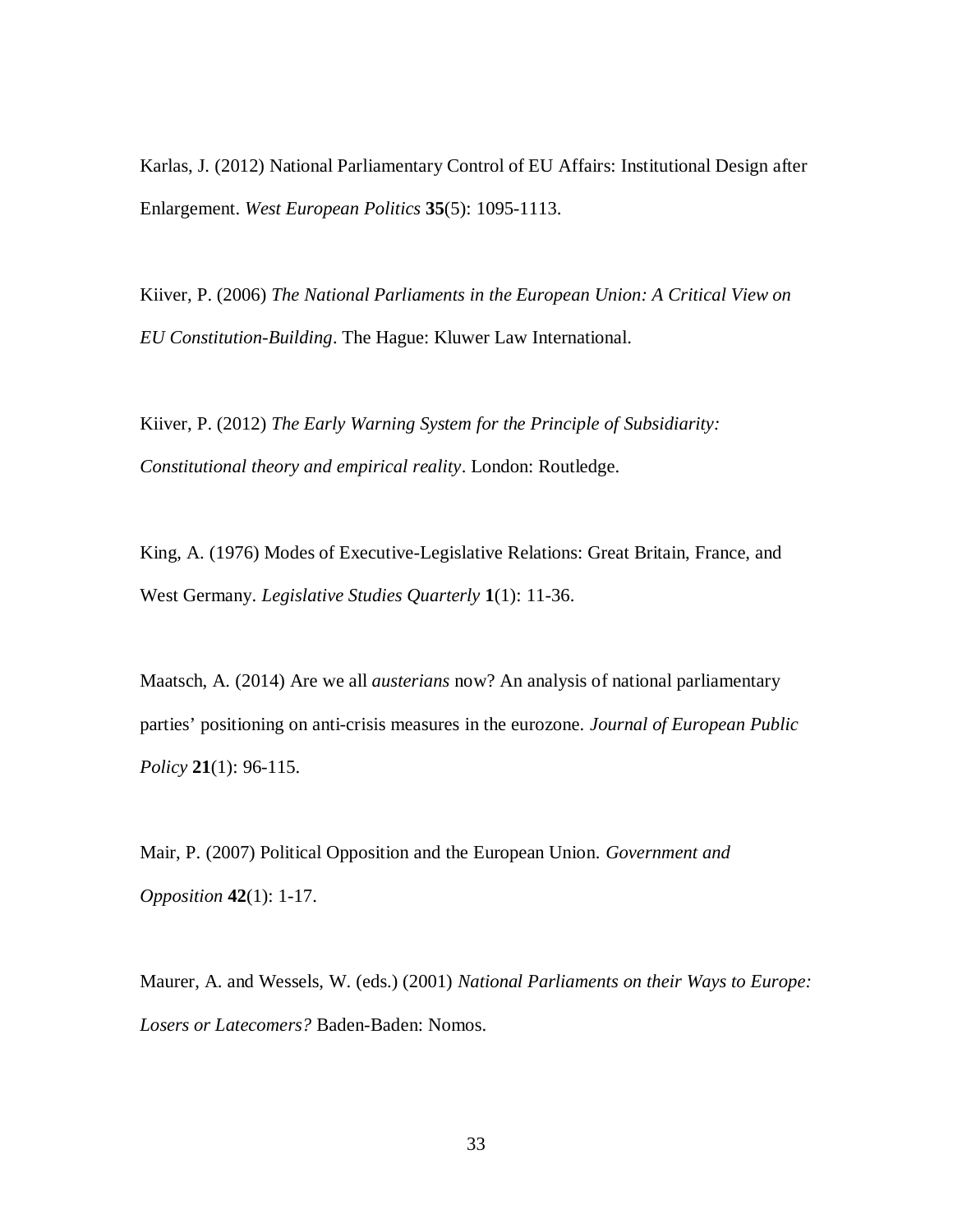McCubbins, M.D. and Schwartz, T. (1984) Congressional oversight overlooked: Police patrols versus fire alarms. *American Journal of Political Science* **28**(1): 165-179.

Miklin, E. (2013) Inter-parliamentary cooperation in EU affairs and the Austrian Parliament: Empowering the Opposition? *Journal of Legislative Studies* **19**(1): 22-41.

Miklin, E. (2014) EU Politicisation and National Parliaments: Visibility of Choices and Better Aligned Ministers? *Journal of Legislative Studies* **20**(1): 78-92.

Moravcsik, A. (2006) What Can We Learn from the Collapse of the European Constitutional Project? *Politische Vierteljahresschrift* **47**(2): 219-241.

Neuhold, C. and Strelkov, A. (2012) New opportunity structures for the "unusual suspects"? Implications of the Early Warning System for the role of national parliaments within the EU system of governance. *OPAL Online Paper Series* 2012/4.

Norton, P. (1993) *Does Parliament Matter?* Hemel Hempstead: Harvester Wheatsheaf.

O'Brennan, J. and Raunio, T. (eds.) (2007) *National Parliaments within the Enlarged European Union. From 'Victims' of Integration to Competitive Actors?* London: Routledge.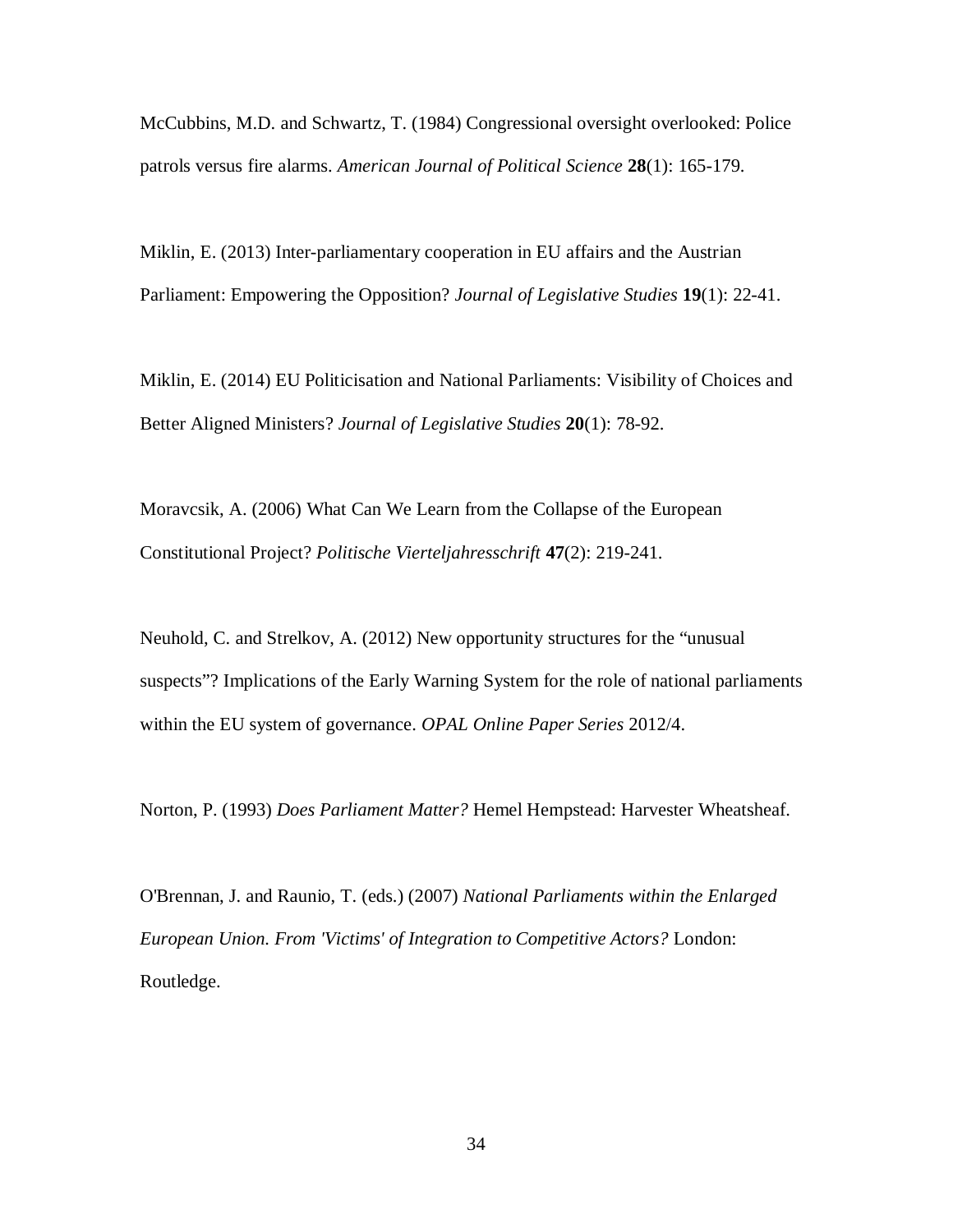Packenham, R. (1970) Legislatures and Political Development. In: A. Kornberg and L.D. Musolf (eds.) *Legislatures in Developmental Perspective*. Durham, N.C.: Duke University Press, pp. 521-582.

Paulo, M.T. (2012) National Parliaments in the EU: after Lisboa and beyond subsidiarity - The (positive) side-effects and (unintended) achievements of the Treaty provisions. *OPAL Online Paper Series* 2012/5.

Peters, J. (2009) The Role of National Parliaments, Checks and Balances between EU and the Member States. In: L. Verhey, P. Kiiver and S. Loeffen (eds.) *Political Accountability and European Integration*. Groningen: Europa Law Publishing, pp. 33-47.

Pintz, A. (2014) National Parliaments Overcoming Collective Action Problems Inherent in the Early Warning Mechanism: The Cases of Monti II and EPPO. *LUISS School of Government Working Paper Series* SOG-WP 22/2014.

Puntscher Riekmann, S. and Wydra, D. (2013) Representation in the European State of Emergency: Parliaments against Governments? *Journal of European Integration* **35**(5): 565-582.

Raunio, T. (2005) Much Ado About Nothing? National Legislatures in the EU Constitutional Treaty. *European Integration online Papers* **9**(9) (<http://eiop.or.at/eiop/texte/2005-009a.htm>).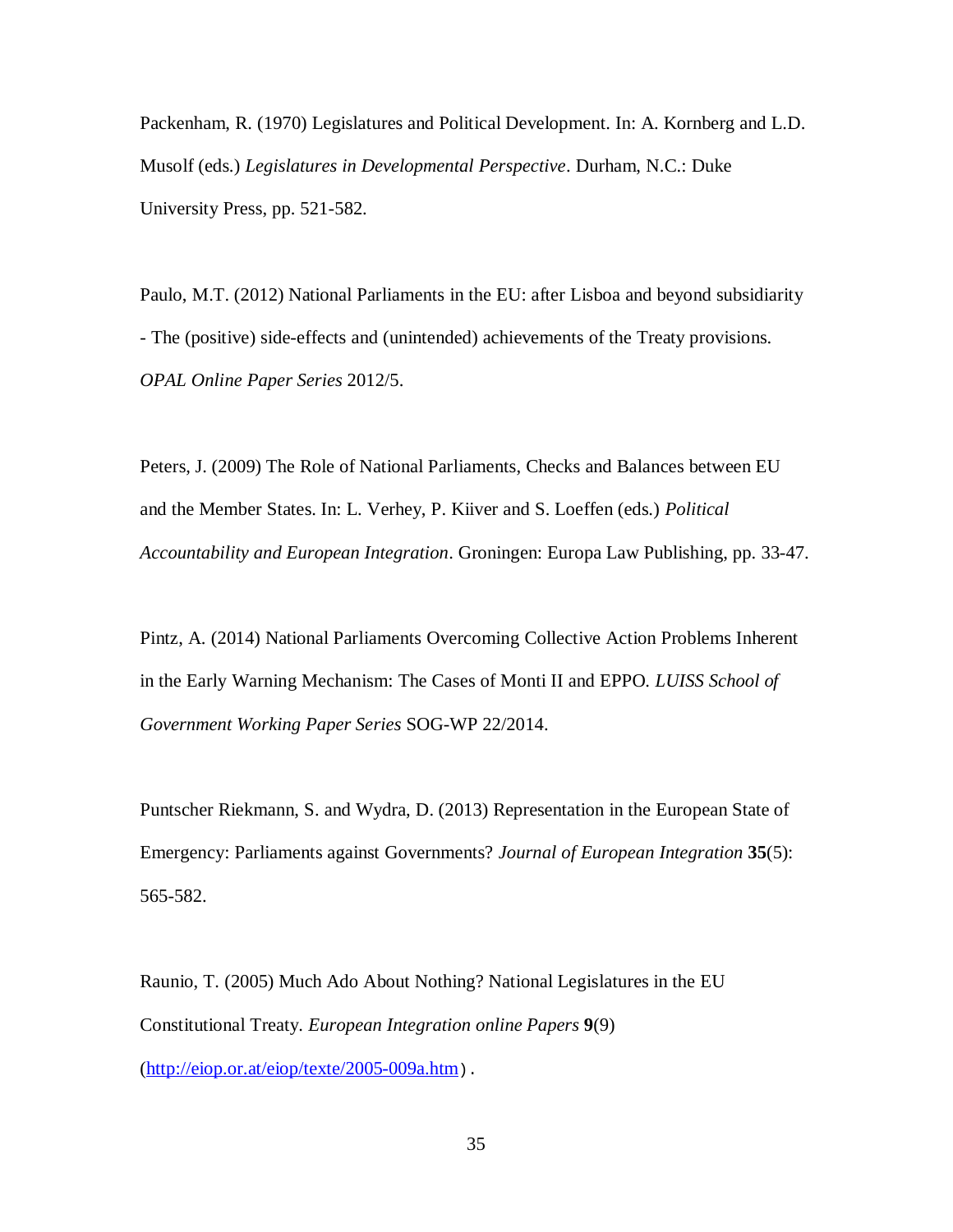Raunio, T. (2007) National legislatures in the EU Constitutional Treaty. In: J. O'Brennan and T. Raunio (eds.) *National Parliaments within the Enlarged European Union: From 'victims' of integration to competitive actors?* London: Routledge, pp. 79-92.

Raunio, T. (2011) The Gatekeepers of European Integration? The Functions of National Parliaments in the EU Political System. *Journal of European Integration* **33**(3): 303-321.

Rittberger, B. (2005) *Building Europe's Parliament: Democratic Representation Beyond the Nation-State*. Oxford: Oxford University Press.

Rittberger, B. and Winzen, T. (2015) Parlamentarismus nach der Krise: Die Vertiefung parlamentarischer Asymmetrie in der reformierten Wirtschafts- und Währungsunion. *Politische Vierteljahresschrift* **56**(3): 430-456.

Sprungk, C. (2013) A New Type of Representative Democracy? Reconsidering the Role of National Parliaments in the European Union. *Journal of European Integration* **35**(5): 547-563.

Tans, O., Zoethout, C. and Peters, J. (eds.) (2007) *National Parliaments and European Democracy: A Bottom-up Approach to European Constitutionalism*. Groningen: Europa Law Publishing.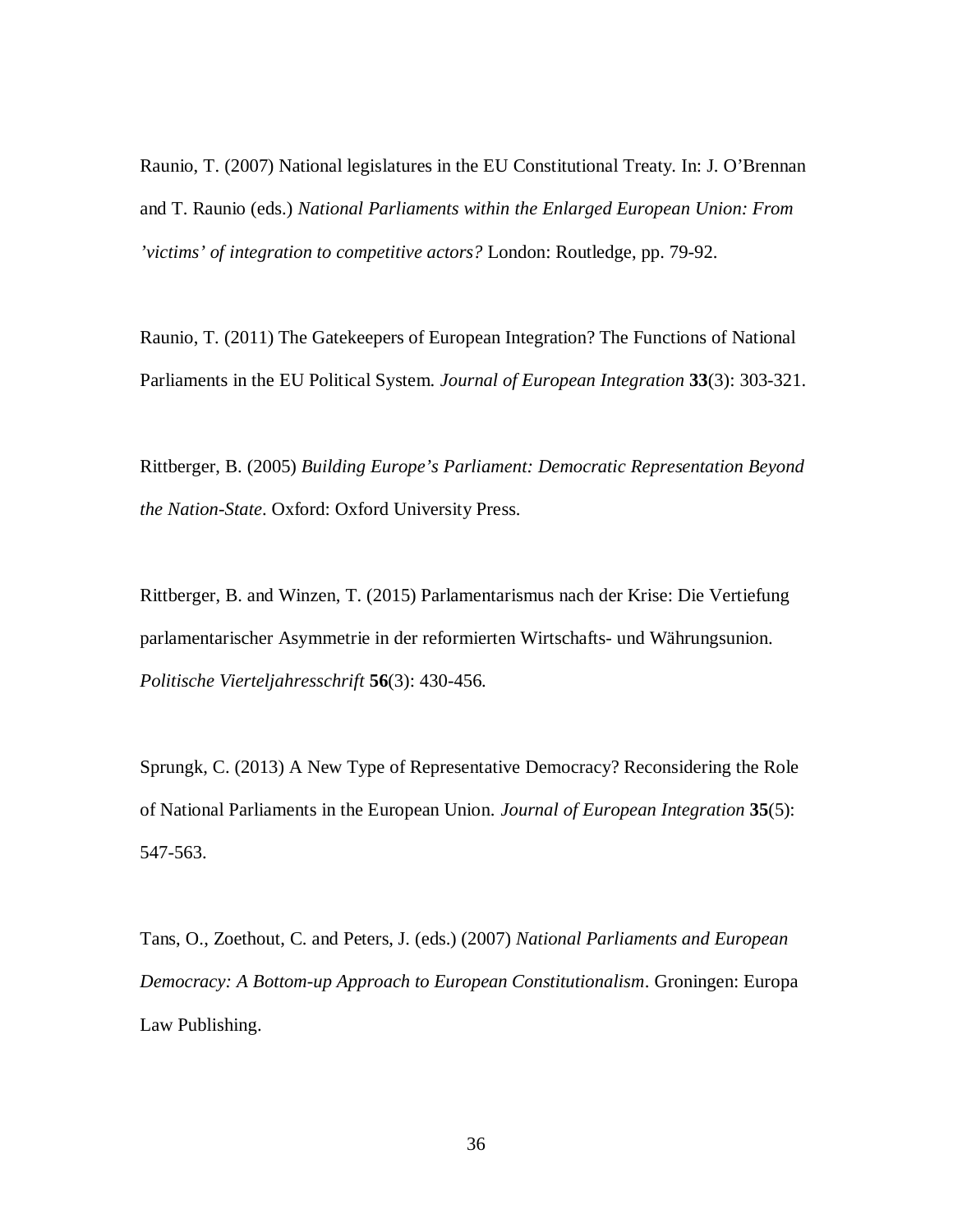Tweede Kamer (2011) *Bovenop Europa: Evaluatie van de versterkte EU-ondersteuning van de Tweede Kamer, 2007-2011*. Tweede Kamer der Staten-Generaal, Den Haag ([http://birdsong.eu/assets/files/PDF/Bovenop%20Europa.pdf.](http://birdsong.eu/assets/files/PDF/Bovenop%20Europa.pdf)).

Van Middelaar, L. (2009) *De Passage naar Europa. Geschiedenis van een Begin*. Brussel: Historische Uitgeverij.

Wendler, F. (2013) Challenging Domestic Politics? European Debates of National Parliaments in France, Germany, and the UK. *Journal of European Integration* **35**(7): 801-817.

Wessels, W., Rozenberg, O., Van Den Berge, M., Hefftler, C., Kreilinger, V. and Ventura, L. (2013) *Democratic Control in the Member States of the European Council and the Euro zone summits*. European Parliament, Directorate-General for Internal Policies, Policy Department C: Citizen's Rights and Constitutional Affairs.

Winzen, T. (2013a) *Beyond the Decline of Parliament: European Integration and National Parliamentary Democracy*. PhD dissertation, ETH Zürich.

Winzen, T. (2013b) European integration and national parliamentary oversight institution. *European Union Politics* **14**(2): 297-323.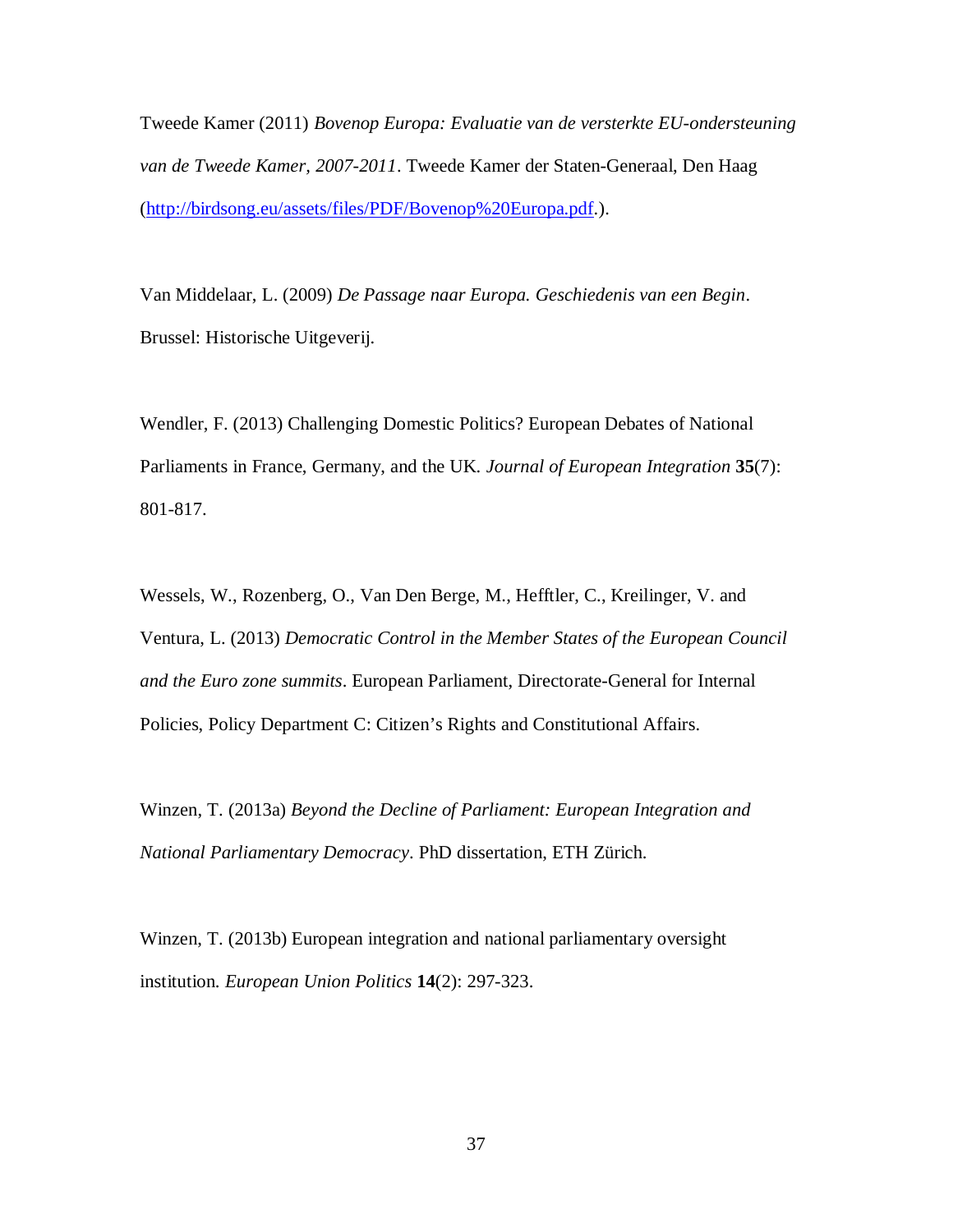

Figure 1: Topics of citizens' concern in the EU. Legend ordered according to descending average percentage respondents over the entire period.

Source: Eurobarometer: 'What do you think are the two most important issues facing (OUR COUNTRY) at the moment (MAX. 2 ANSWERS POSSIBLE)'.